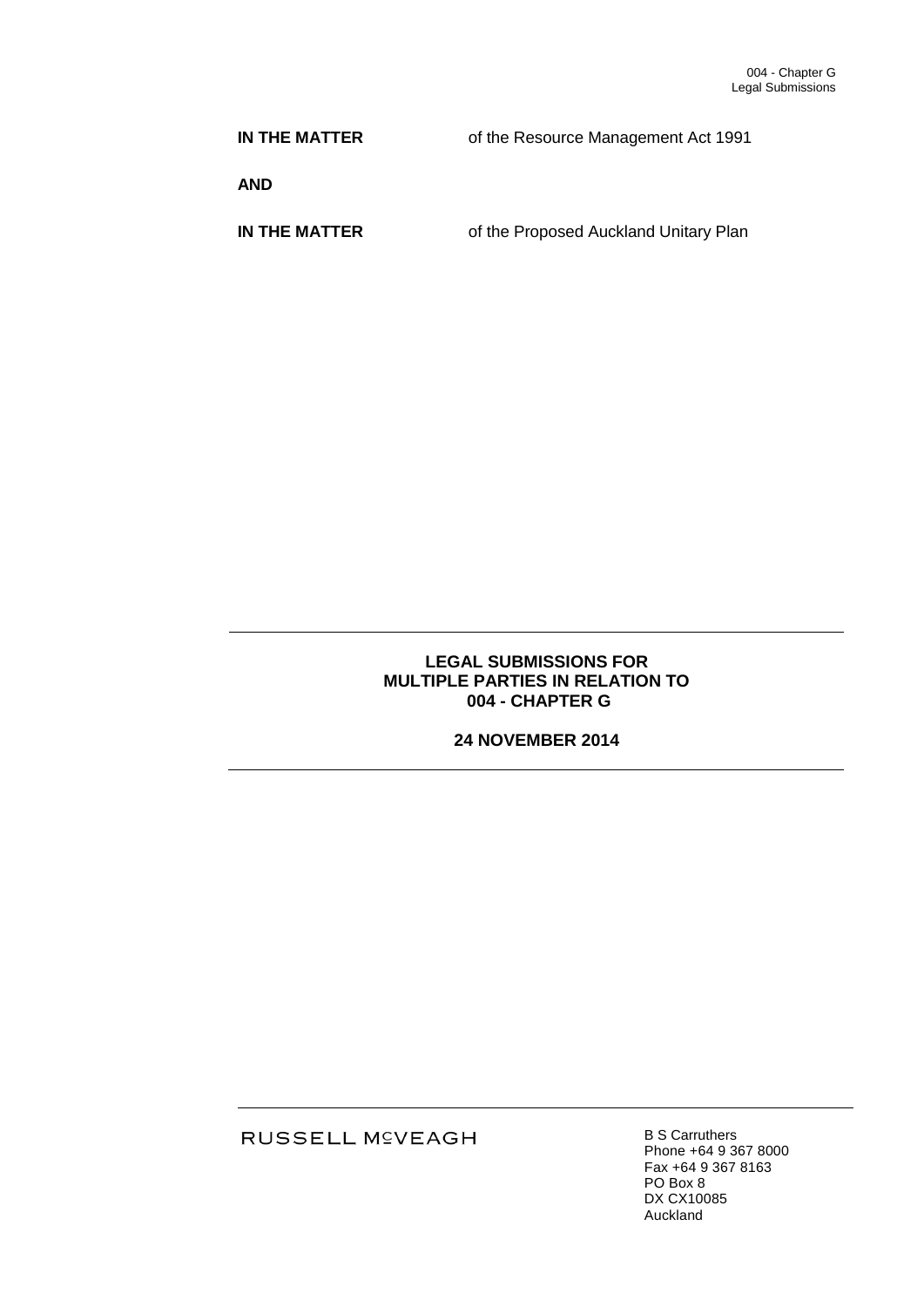# **1. INTRODUCTION**

- 1.1 These legal submissions are given on behalf of:
	- (a) Auckland International Airport Limited;
	- (b) Auckland Racing Club;
	- (c) Auckland Utility Operators Group and its members<sup>1</sup>;
	- (d) Board of Airline Representatives of New Zealand Incorporated);
	- (e) Bunnings Limited;
	- (f) Crown Group of Companies;
	- (g) Diocesan School for Girls;
	- (h) King's College;
	- (i) New Zealand Marist Brothers Trust Board;
	- (j) New Zealand Seventh-day Adventist Schools Association;
	- (k) PACT Group;
	- (l) Ports of Auckland Limited;
	- (m) Progressive Enterprises Limited;
	- (n) Roman Catholic Bishop of the Diocese of Auckland;
	- (o) Scentre (New Zealand) Limited;
	- (p) St Cuthbert's College Educational Trust Board;
	- (q) St Kentigern Trust Board;
	- (r) Stevenson Group Limited; and
	- (s) Unitec Institute of Technology.

<sup>1</sup> Chorus New Zealand Limited, Vector Limited and Vector Gas Limited, Counties Power Limited, Spark New Zealand, Vodafone New Zealand Limited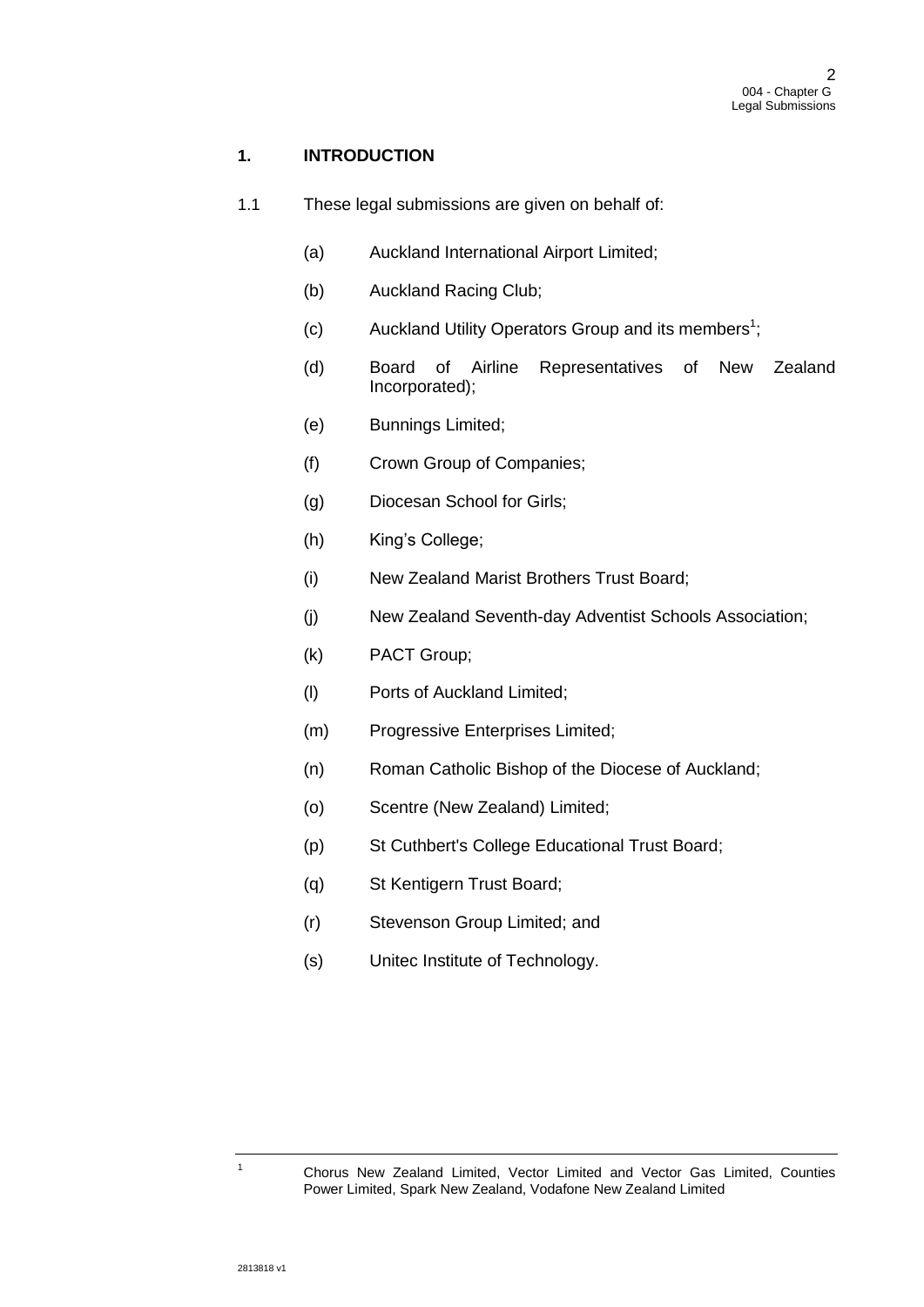- 1.2 The Joint Planning Statement of Evidence ("**JPS**") on behalf of these clients endorsed in large part the version of Chapter G attached to the evidence of Ms Perwick. This demonstrates the effectiveness of the mediation process in relation to this chapter.
- 1.3 A small number of amendments were sought in the JPS relating to:
	- (a) Consultation
	- (b) Bundling
	- (c) Blanket or global consents
	- (d) Minor edits discussed at mediation and not carried over
	- (e) Default activity status
	- (f) Consideration of positive effects
- 1.4 It is disappointing that very few amendments have been made in the version of Chapter G attached to the rebuttal evidence of Ms Perwick, and these all therefore remain live issues before the Panel.
- 1.5 Of the amendments proposed by Ms Perwick in her rebuttal evidence:
	- (a) Page 4: The revised version of the new "National Environmental Standard" paragraph is acceptable:

## **National Environmental Standards**

National Environmental Standards may specify the need for, and status of, resource consents. These obligations apply in addition to the Unitary Plan rules and may restrict the ability of the Unitary Plan to classify certain activities as requiring a particular type of resource consent. These obligations may also limit the extent to which the Unitary Plan may depart from the status or standard specified in a National Environmental Standard.

National Environmental Standards (RMA Regulations) may specify the need for and status of resource consents for specified activities. National Environmental Standards apply in addition to the Unitary Plan rules. A provision in the Unitary Plan cannot be less stringent than a National Environmental Standard and can only be more stringent if the National Environmental Standard expressly allows.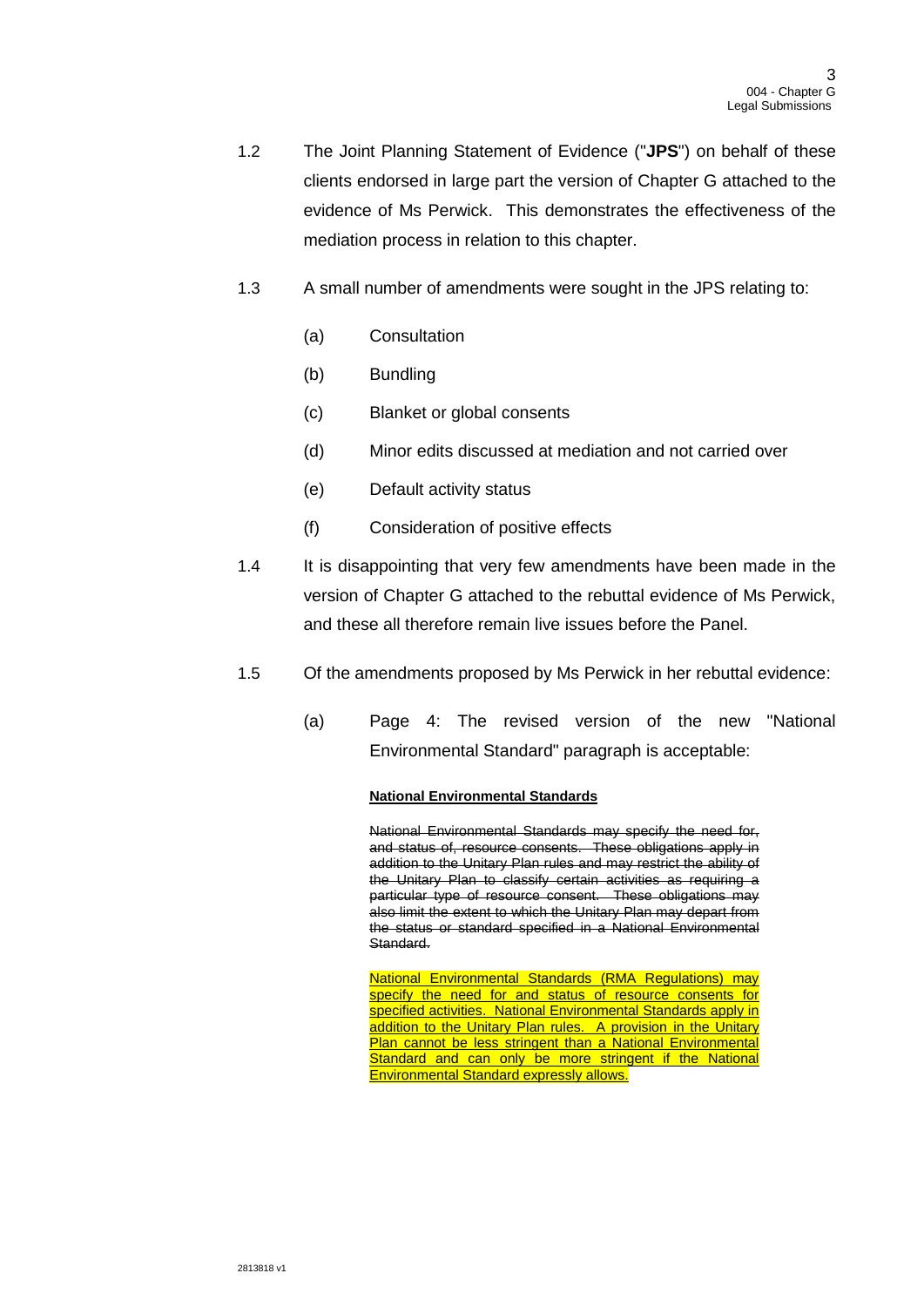(b) Pages 6 - 7: The reinstatement of the sentence addressing section 91 under the heading "Making a resource consent application" is acceptable, as is its removal from both above and under the heading "Bundling":

#### **Making a resource consent application**

...

...

...

...

If the applicant does not apply for all resource consents the council may defer the application under s. 91 of the RMA.

The council will require all resource consents required for the proposal to be applied for together, including all of those listed in the table above. If the applicant does not apply for all resource consent the council may defer the application under s. 91 of the RMA.

#### **Bundling of resource consents**

Where the proposal involves several activities with different types of consent **classification** that are inextricably linked, the council will generally bundle all activites and apply the most restrictive activity status. If the applicant does not apply for all resource consents in respect of a proposal the council may defer the application under s. 91 of the RMA.

(c) Page 8: The deletion of "development" is acceptable.

**Applications across sites with multiple zones, overlays or precincts** 

Where a **development** control refers to an area or percentage of the site, the control will be limited to that part of the site to which the zone, overlay or precinct applies.

(d) Page 9: The amendments sought in the JPS have been made.

#### **Matters for control or discretion and aAssessment criteria**

While each development should demonstrably satisfy will be assessed against all applicable criteria, the unique conditions of each location may mean some criteria are more important than others.

(e) Page 12: The amendments to the information requirements for scheduled sites, places of significance or value to Mana Whenua, scheduled historic heritage places and archaeological sites recorded on Archsite are acceptable.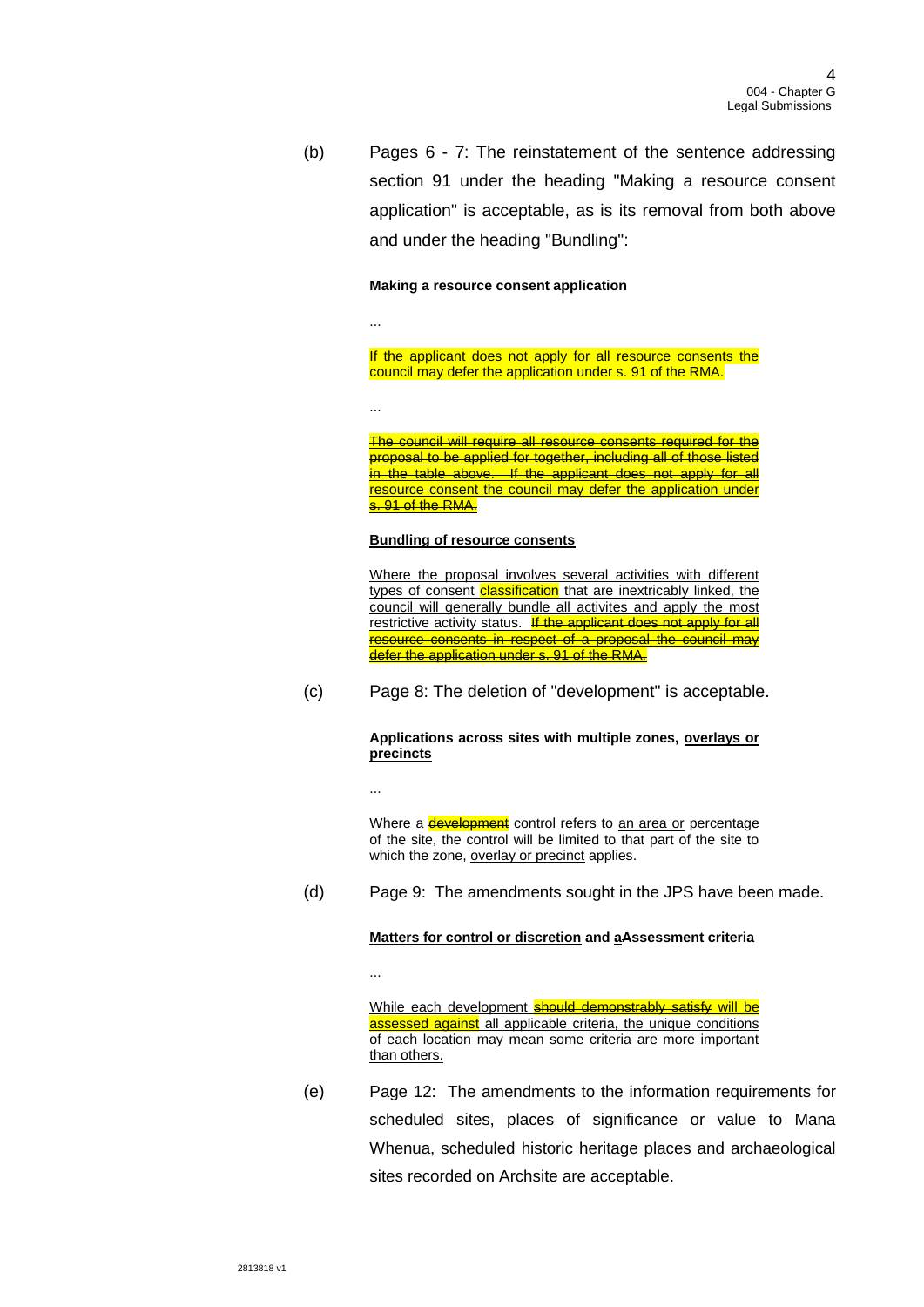- k. location and extent of any known scheduled sites or areas places of significant or value to Mana Whenua on the site or adjoining sites that are on council records, in the Unitary Plan or on the NZHPT records, or that are made known to the applicant during any consultation process which may have been undertaken
- I. location and extent of any known scheduled archaeological sites or historic heritage places and on any archaeological sites that are recorded on the New Zealand Archaeological Association Database (Archsite) on the site or adjoining sites.
- (f) Page 19: The amendments to Rule 2.1 sought in the JPS have been made and the further amendments are also acceptable.
	- **2.1 Determining activity status of an activity or use**
	- ...

...

- 1. To determine the activity status for an activity or use where the same activity or use is controlled by more than one rule. The plan user should consider the activity status of the activity or use set by any zones, and/or any relevant precincts, Auckland-wide provisions, and overlays. The activity status is determined as follows:
- a. The activity status in an overlay takes precedence over the same activity or use in a precinct, Auckland-wide provisions or zone, unless the precinct or overlay expressly states otherwise...
- c. The activity status within a precinct takes precedence over the same activity within a zone or an Auckland-wide provisions, whether more restrictive or enabling.
- (g) Page 20:

...

- (i) The amendment to clause 3 of Rule 2.3 is an improvement on the earlier version:
	- 3. For rule control infringements that are a restricted discretionary activity, the council will restrict its to the following matters, in addition to any specific matters listed in the rules:
	- a. Site<sup>L</sup> and/or development and/or proposal characteristics

but the preference is still for the wording in the JPS.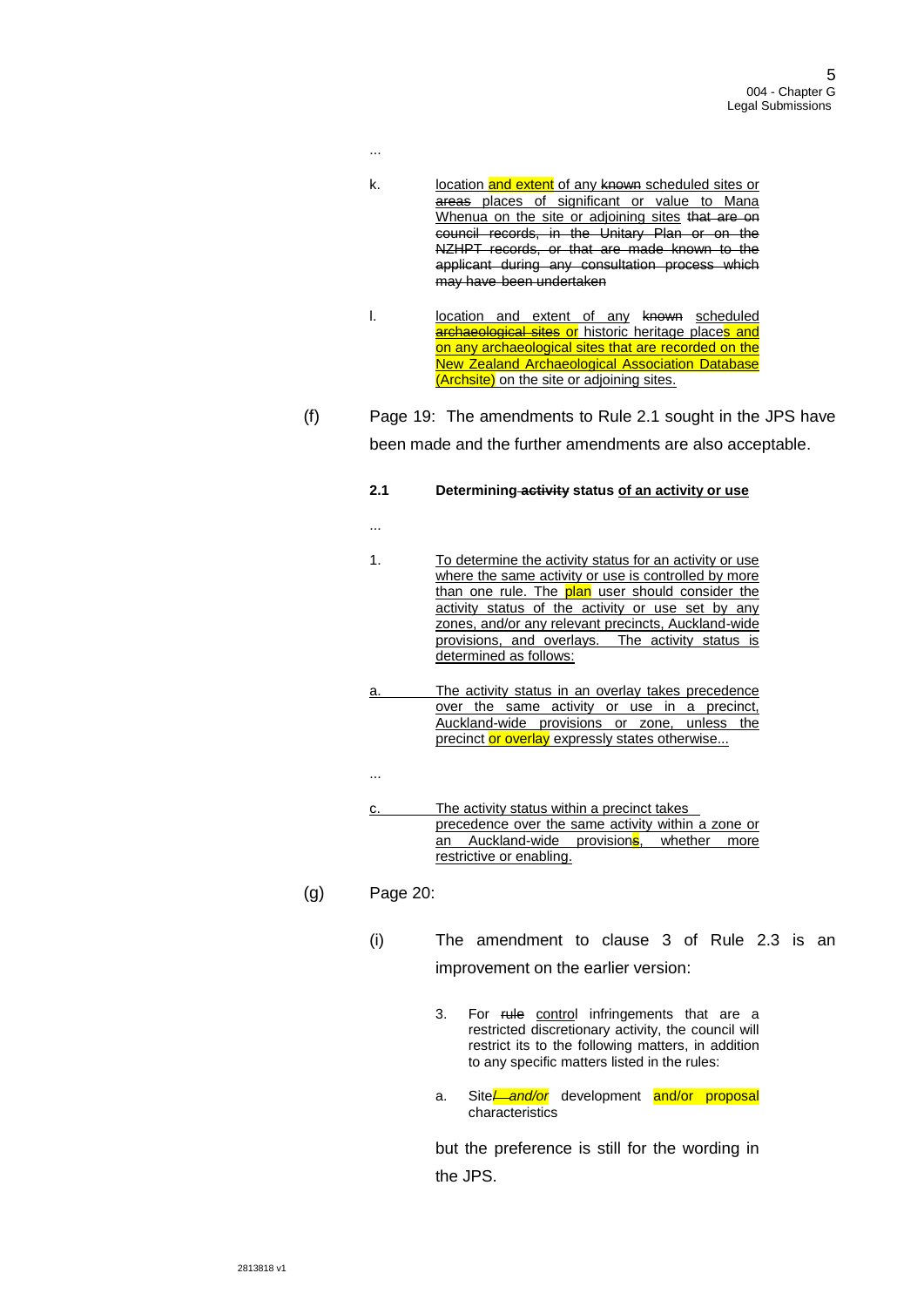- (ii) The amendment to clause 4 reflects what was sought in the JPS and is acceptable:
	- 4. The council will consider the relevant assessment criteria below When when assessing a restricted discretionary land use or development control infringement, for the matters of discretion listed above the council may consider the following criteria as they relate to the mattes of discretion above, in addition to the relevant assessment criteria listed in the rules.
- 1.6 These submissions focus on the remaining issues in Chapter G:
	- (a) Consultation:
		- (i) Should there be a list, and if so its extent?
	- (b) Bundling
		- (i) What guidance should be provided in the Plan?
	- (c) Blanket or global consents
		- (i) Should this acknowledged tool be acknowledged in the Plan?
	- (d) The preamble to G1.4A
		- (i) Is the list of information requirements intended to be a checklist?
		- (ii) If the information corresponds with the activity status, should it not also correspond to the matters for discretion?
	- (e) Default activity status
		- (i) Should this be discretionary (to reflect the Act) or non-complying (to reflect the legacy plans)
	- (f) Consideration of positive effects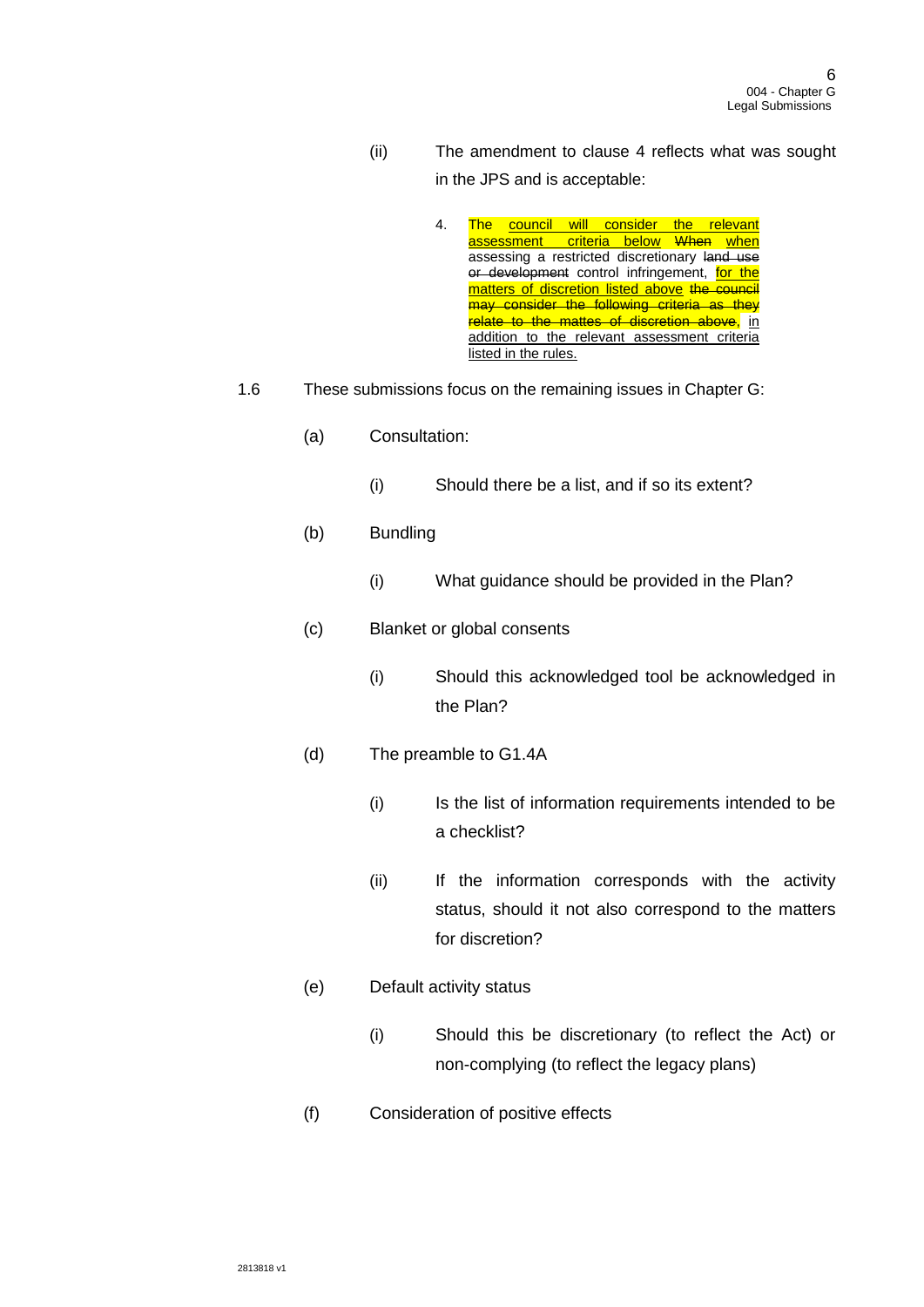- (i) How best to capture the parties mutual intention that positive effects should be considered when controls are infringed?
- 1.7 I address each of these below. The amendments sought by our clients are shown in **Attachment 1**.

# **2. CONSULTATION**

- 2.1 Ms Perwick's primary evidence (paragraph 8.16) states that there was no agreement reached between the parties on amending the list provided in the Plan, or deleting it. The version attached to her evidence simply noted "[to be determined]".
- 2.2 The position taken in the JPS was:
	- (a) A preference was expressed for no list of consultation parties in this section.
	- (b) If a list is to be included, it must be comprehensive and not simply limited to Mana Whenua and various parts of Auckland Council operations. A "complete" list was proposed at paragraphs 2.1(b)(ii) and 5.12 of the JPS in the event the Panel adopted this approach:
		- 1. Mana Whenua where the proposal involves an activity that is on land identified as Sites and Places of Significance to Mana Whenua, adjacent to or likely to impact on Mana Whenua values.
		- 2. Auckland Transport where the proposal involves an activity that affects or is likely to affect the use and operation of the transport network for which Auckland Transport is a road controlling authority.
		- 3. Watercare Services Ltd where the proposal involves an activity that relies on the provision of public water and wastewater infrastructure.
		- 4. New Zealand Transport Agency where the proposal involves an activity that affects or is likely to affect the use and operation of the transport network for which the Agency is the road controlling authority.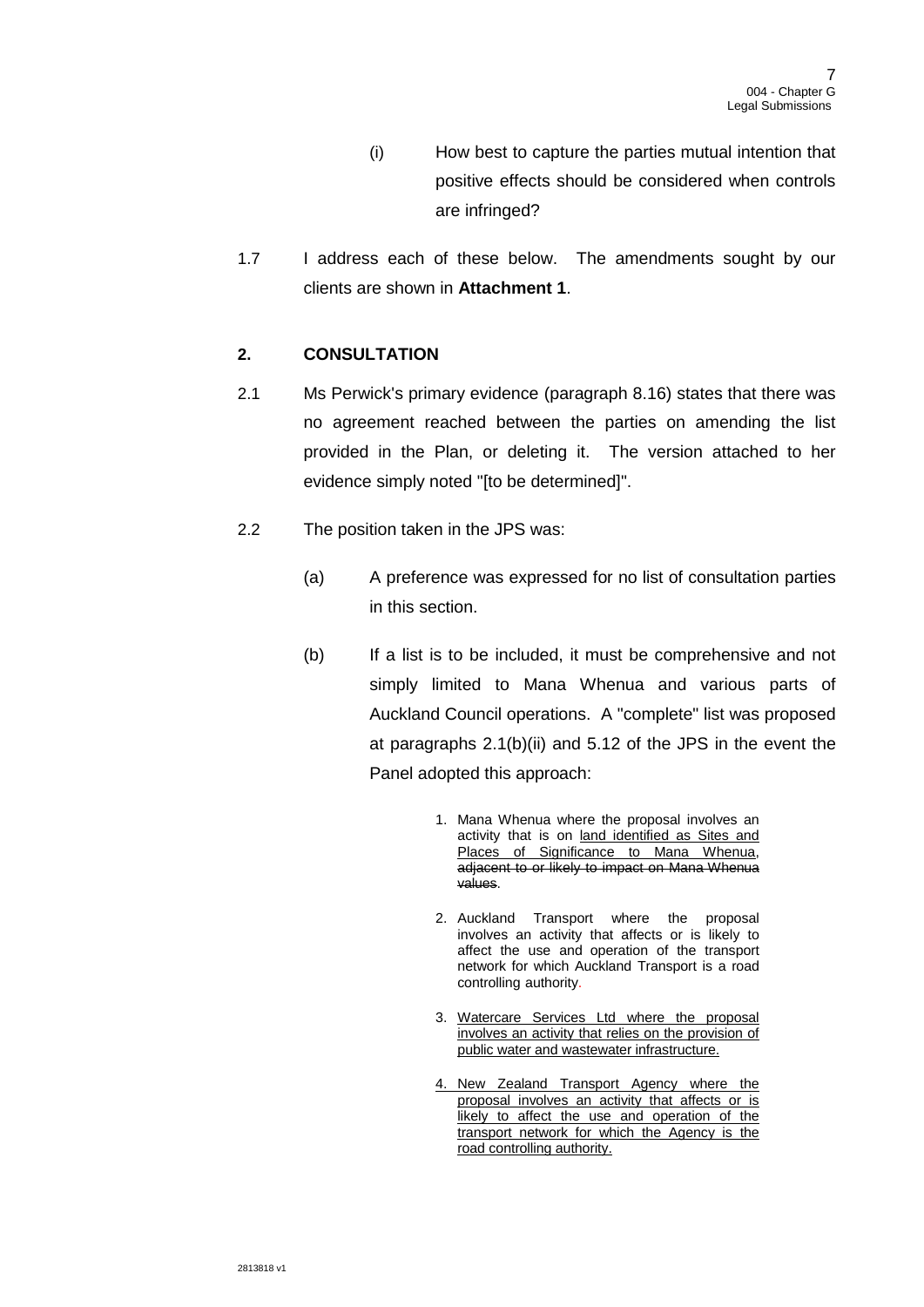- 5. Transpower where the proposal involves an activity that affects or is likely to affect the operation, maintenance and development of the National Grid.
- 6. Any network utility operator or requiring authority where the proposal involves an activity that affects or is likely to affect the operation, maintenance and development of their assets.
- 2.3 That remains the position of our clients. If there is to be a list, it must be a complete list. There is no lawful or principled basis to limit the parties in the manner suggested by Council, either in the notified version or the mediation version.

# **3. BUNDLING**

3.1 Following the mediation process, the provisions in G.1.4 regarding bundling<sup>2</sup> were revised to clarify the test the Council will employ to determine whether to bundle or unbundle consent matters in an application. These amendments have improved the provisions. The wording now proposed by Council reads:

> Where the proposal involves several activities with different types of consent that are inextricably linked, the council will generally bundle all activities and apply the most restrictive activity status.

> In considering whether it is appropriate to unbundle in response to a request from an applicant, the Council shall consider whether the consents relate to activities that are independent of each other and whether they would generate environmental effects that do not overlap, impact or have cumulative effects on each other.

> Where a proposed linear network utility triggers a requirement for resource consent only in certain locations along the proposed route, or triggers resource consent with a more restrictive activity status in certain locations along the proposed route, the application should be assessed in terms of the activity status applying to that location or locations and should not result in the more restrictive activity status applying in respect of the entire route.

- 3.2 While this is an improvement, the provisions still suggest:
	- (a) The starting presumption is that activities will be bundled and the most restrictive status applied.

2

The term "bundling/unbundling" is used in the Plan to refer to how the Council will consider proposals that involve several activities with different status.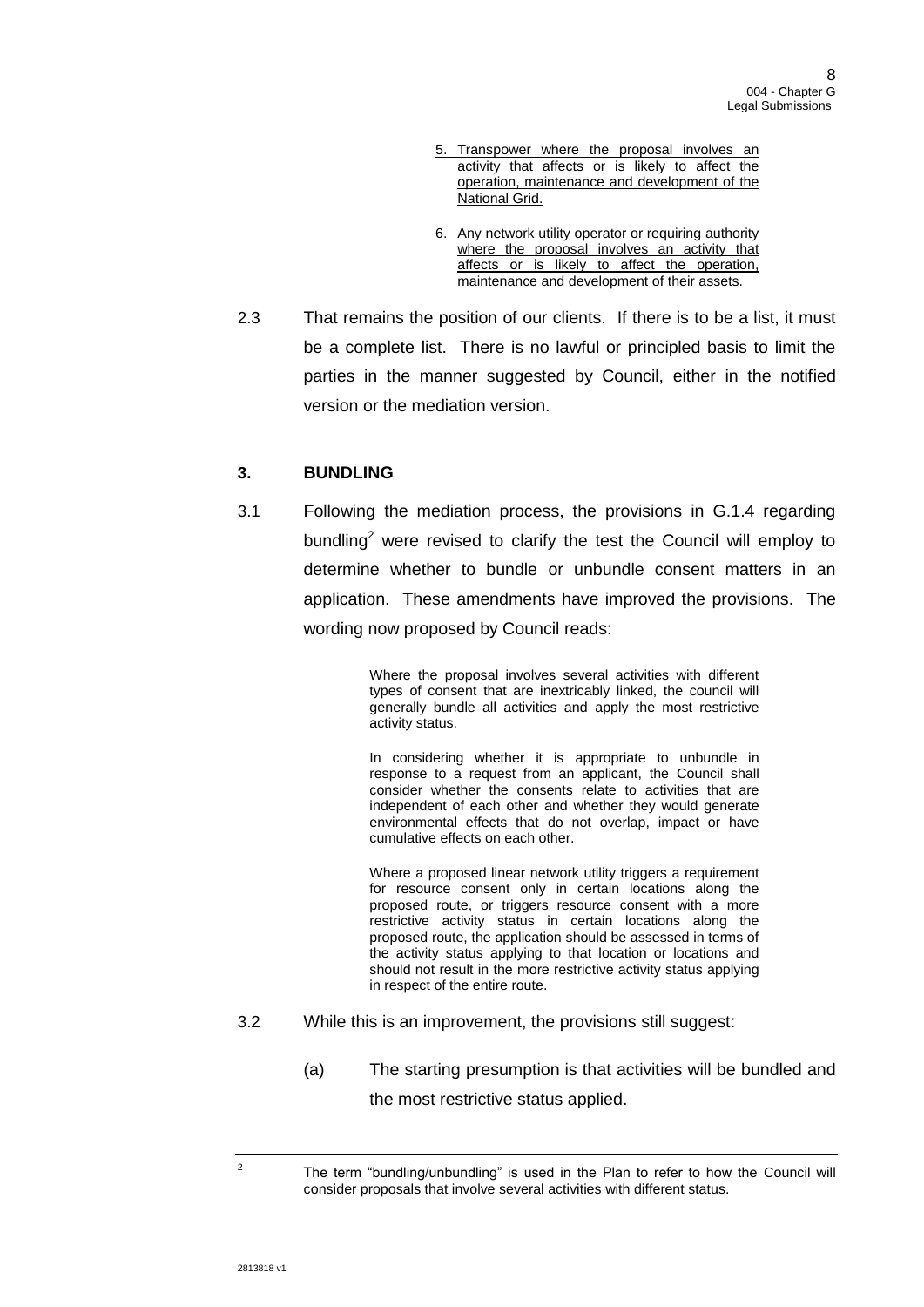- (b) This is regardless of:
	- (i) Activity status
	- (ii) Effects
- 3.3 I submit such an approach is incorrect.
- 3.4 The approach to bundling is found in case law, not the Act. It is often misunderstood or misapplied by Councils, including Auckland Council. Providing "guidance" in the Plan is useful, provided the guidance is correct. At present, I submit it is not.
- 3.5 As the approach has developed in the case law, it is important to review the case law to properly understand the approach.
- 3.6 Starting in 1973, Cooke J considered a six storey 60 bedroom addition to an existing "licensed tourist house".<sup>3</sup> This required a conditional use consent and a specified departure. In response to the question of the implications of a breach of the side yard requirement, Cooke J held:

I think it clear that in consequence the whole proposal became a conditional use and accordingly fell to be dealt with in terms of s28C of the statute.

I agree with counsel for the City that a use is either wholly predominant or wholly conditional. The hybrid concept would add an unnecessary complication to legislation already sufficiently complicated and it would tend to limit rights of objection. In a case of ambiguity the legislation should not be so construed. On a conditional use application the fact that there is only minor non compliance with predominant use requirements is a relevant consideration, but it is neither exclusive nor necessarily decisive.<sup>5</sup>

... the non-compliance with the side yard provisions rendered the whole proposal one requiring conditional use consent.<sup>6</sup>

3.7 In 1997 Judge Sheppard had the first opportunity to consider whether that approach continued to apply under the Resource Management Act 1991, when he considered a challenge to the conditions imposed on a consent

...

<sup>3</sup> *Locke v Avon Motor Lodge* (1973) NZTPA 17.

<sup>4</sup> Page 21.

<sup>5</sup> Page 22.

<sup>6</sup> Page 22.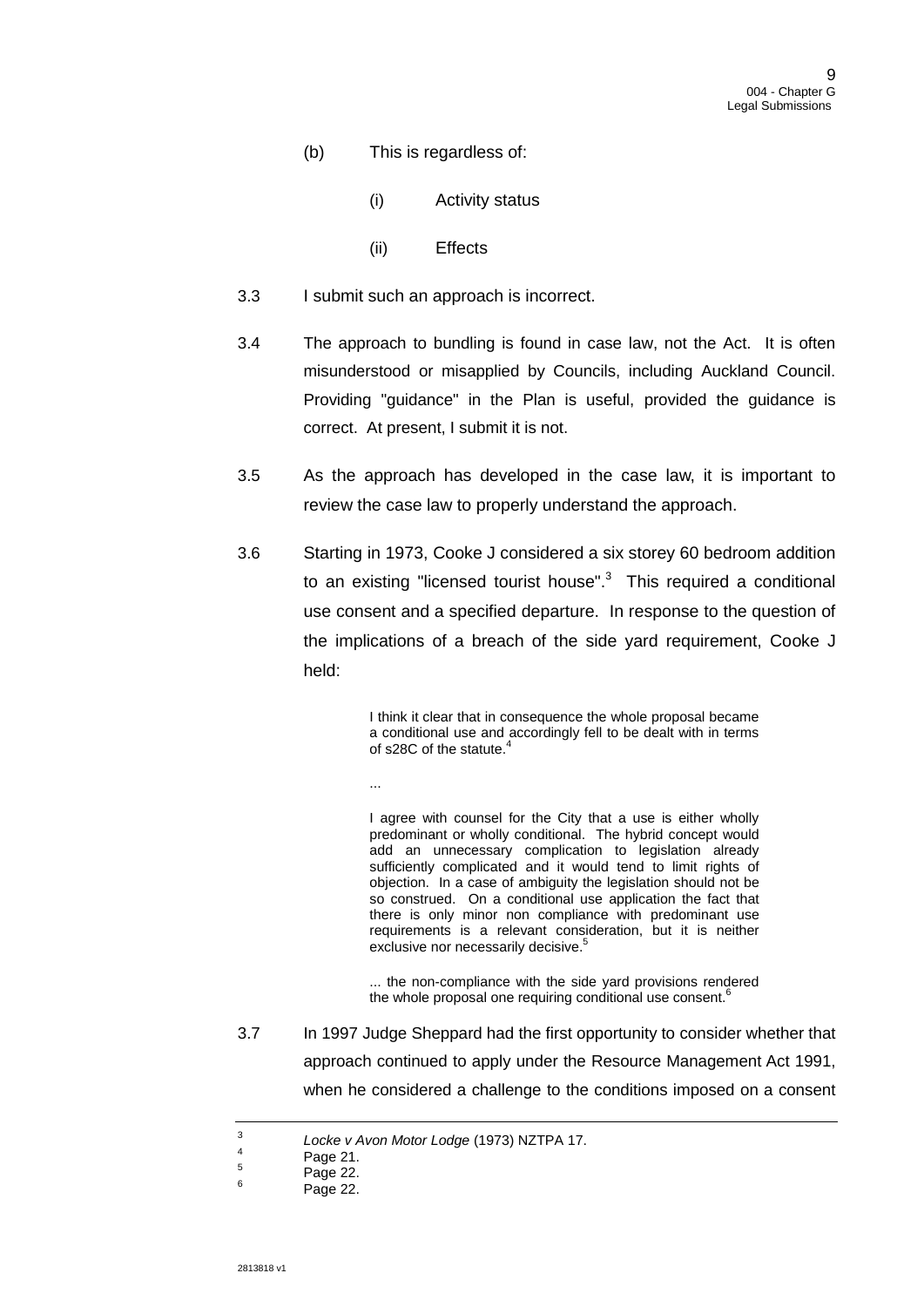for a new hall and gymnasium at a school.<sup>7</sup> Resource consent was not needed for the use of the site for those purposes, but a discretionary activity consent was required to exceed the maximum height. Conditions were imposed limiting the hours of use, and requiring it only be used for core school activities. The question on appeal was whether conditions could be imposed on the use of the hall, when consent was not required for its use. Judge Sheppard referred to *Locke*: 8

> That judgment was given in respect of the Town and Country Planning Act 1953. The present proceedings are to be decided according to the Resource Management Act 1991. **However the relevant differences between the two enactments do not deprive the reasoning in** *Locke's* **case of applicability to the present Act**. To the contrary, section 76(3b) (inserted by section 40 of the Resource Management Amendment Act 1993) provides for a territorial authority to state in a rule a restriction on the exercise of its discretion on a discretionary activity. That introduced a hybrid concept of the kind referred to in *Locke's* case as not then existing.

...

**Meaning has to be given to the distinction which the amended Act now contemplates between restricted discretionary activities and discretionary activities** for which the scope of the consent authority's discretion is not restricted. In respect of a discretionary activity which is not a restricted discretionary activity, the discretions to grant or refuse consent, and to impose conditions on consent, have to be regarded as not confined beyond the limits implied by law and stated in the *Newbury* case. Applying the reasoning in *Locke's* case, a non-restricted discretionary activity is wholly discretionary, and in exercising the discretions to grant or refuse consent and to impose conditions a consent authority is to have regard to all the matters listed in section 104(1) that are relevant in the circumstances. A consent authority is not entitled to exclude considerations about use of a building on the basis that consent is required because the building would be overheight. If it were to do that, it would be treating the application in the same way as if the territorial authority had exercised the power conferred on it to restrict the scope of its discretion. But that power can only be exercised by express provision to that effect in the district rules.

- <span id="page-9-0"></span>3.8 It is clear from this that:
	- (a) Locke continues to apply where there is a fully discretionary or non-complying consent requirement;
	- (b) But not where the consent is a restricted discretionary activity, otherwise no meaning would be given to the distinction between restricted and fully discretionary activities.

<sup>7</sup> *Rudolph Steiner School v Auckland City Council* (1997) 3 ELRNZ 85. 8

Page 87.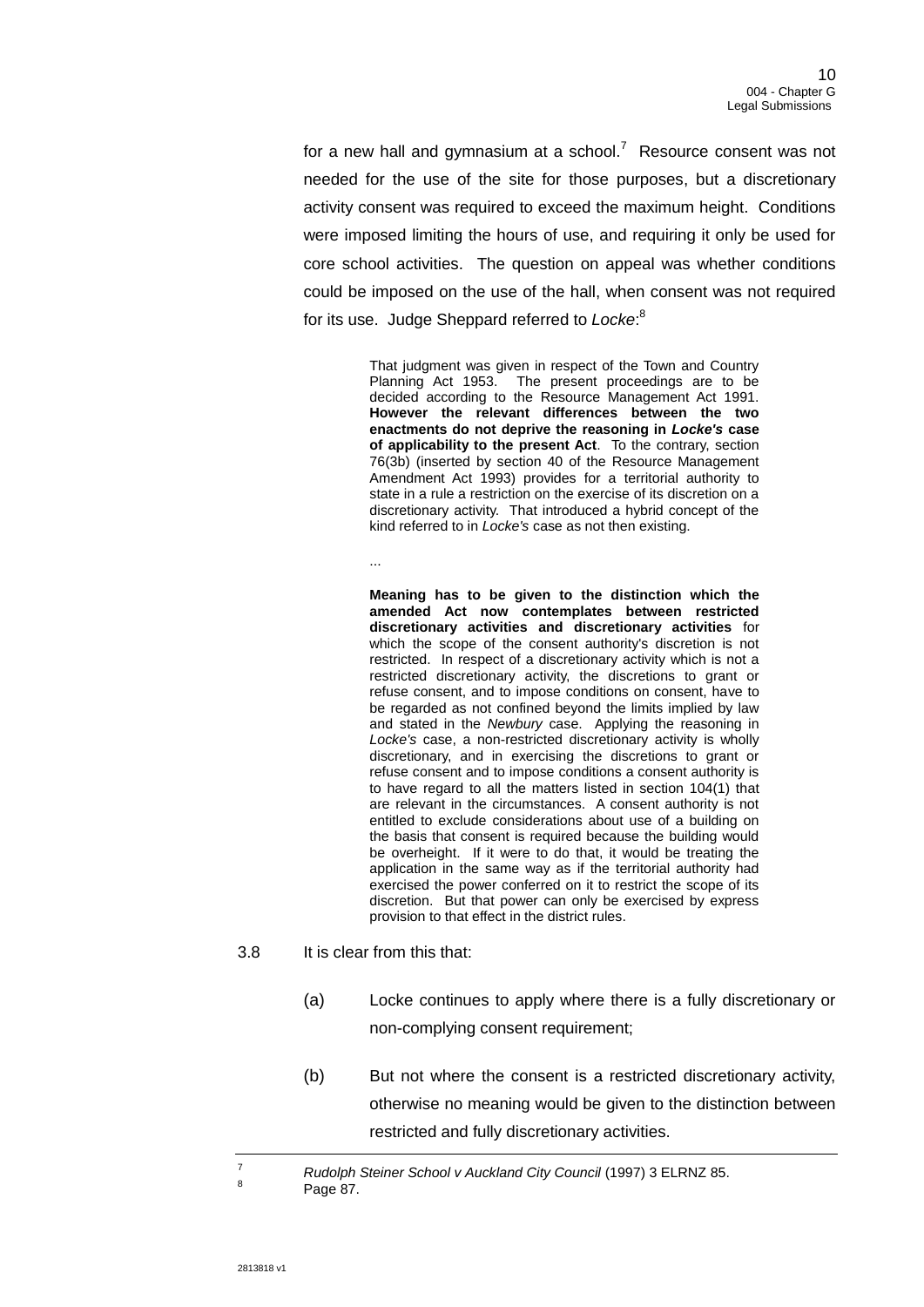3.9 The issue went to the High Court in 1998, when Salmon J considered a five storey mixed-use development in a low rise commercial area.<sup>9</sup> A number of consents were required and it was agreed that certain elements were discretionary activities.<sup>10</sup> Salmon J noted:<sup>11</sup>

> What is important is that all parties agree that discretionary consents are required.

> There was a difference between counsel as to the extent of Council's discretion in relation to the discretionary activity consents required. The resolution of this difference is essential to a determination of these proceedings.

3.10 After reviewing the two decisions cited above, Salmon J held:<sup>12</sup>

At issue is whether the Resource Management Act should permit what Cooke J described, as a "hybrid activity" or whether, as Judge Shepherd has held in *Rudolph Steiner* a non-restricted discretionary activity must be wholly discretionary.

I have concluded that Judge Shepherd is right and that the position under the Resource Management Act is the same as it was under the Town and Country Planning Act. Indeed, the arguments in favour of that approach are stronger under the present legislation. This is because specific provision is made for a restricted discretionary activity. In respect of such an activity the Council's discretion may be restricted to matters specified in the plan or proposed plan for that activity. In the case of a non-restricted discretionary activity Council's discretion is not so limited.

Mr Cavanagh's argument<sup>13</sup> is correct in relation to a restricted discretionary activity but obviously the legislation treats nonrestricted discretionary activities differently.

- 3.11 Again, this emphasises the position set out in paragraph [3.8](#page-9-0) above.
- 3.12 Soon after, the Court of Appeal considered a 57 unit terraced house complex on the site of a former supermarket.<sup>14</sup> Three consents were required, one as a controlled activity and two as restricted discretionary activities.<sup>15</sup> Salmon J had heard the matter and issued his decision the day after his decision in *Aley*.<sup>16</sup> On appeal, the Court of Appeal held:<sup>17</sup>

 $\alpha$ *Aley v North Shore City Council* [1998] NZRMA 361.

 $10^{10}$  Page 367.

 $^{11}$  Page 367.

 $^{12}$  Pages 374 - 375.

Which was that the Council should concern itself only with those matters in respect of which the consent was required (see page 372).

<sup>14</sup> *Bayley & Ors v Manukau City Council* 4 ELRNZ 461

<sup>&</sup>lt;sup>15</sup> Page 465, at lines 20-30.

 $^{16}$  Page 472, line 16.

Page 473, lines 22 - 33.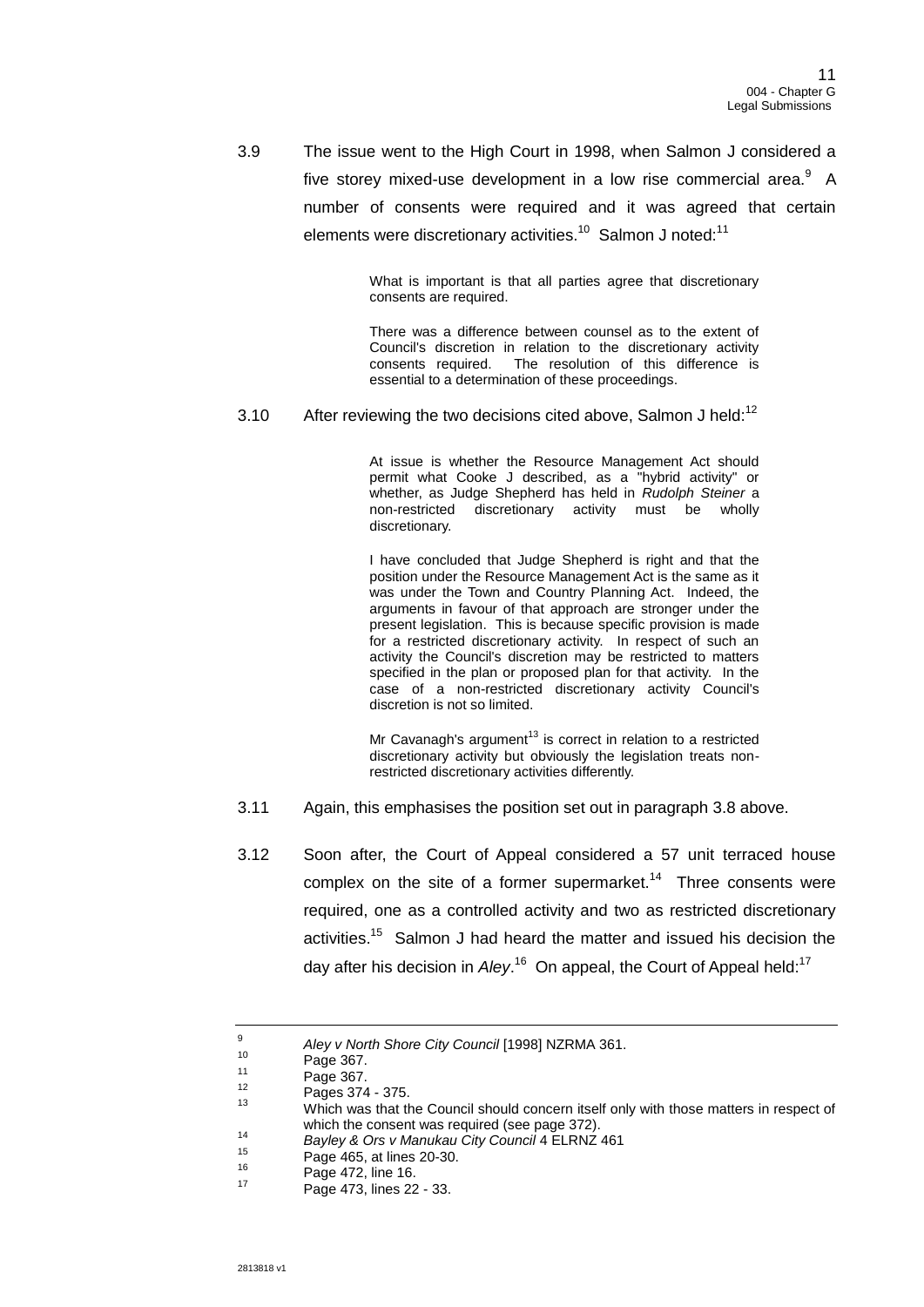Salmon J's observations were made concerning a discretionary activity consent application in respect of which<br>the Council had not restricted its discretion. Mr Gault the Council had not restricted its discretion. appeared to accept the force of them, but he argued that where the Council has restricted its discretion, then the activity which it is considering...does not consist of the whole of the proposed development, but only those aspects of it which the Council has specified as remaining for its consideration. Counsel drew attention to the fact that Salmon J had qualified his endorsement of the Environment Court's approach by distinguishing restricted discretionary activities.

Mr Gault's argument is in our view correct as a matter of construction.

3.13 The Court found that the decision not to notify the restricted discretionary activity application in relation to the yard space was invalid<sup>18</sup> and "that being the case, the Council should not have permitted the controlled activity consent application to proceed on a non-notified basis."<sup>19</sup> Its reasoning was:<sup>20</sup>

> Technically, it was a separate application, although for convenience contained in the same application document seeking the three consents. Section 94(1)(b) and the provisions of the Council's proposed plan permit non**notification of such an application without written approval of affected persons but do not require the Council to dispense with notification. (It "need not be notified".) Such a course may be inappropriate where another form of consent is also being sought or is necessary**. The effects to be considered in relation to each application may be quite distinct. But more often it is likely that the matters requiring consideration under multiple land use consent applications in respect of the same development will overlap. The consent authority should direct its mind to this question and, where there is an overlap, **should decline to dispense with notification of one application unless it is appropriate to do so with all of them**. To do otherwise would be for the authority to fail to look at a proposal in the round, considering at the one time all the matters which it ought to consider, and instead to split it artificially into pieces.

3.14 The result was that all applications should have been notified. $^{21}$  The Court of Appeal did not find that all applications should have been processed as a restricted discretionary activity, just that it was not appropriate to dispense with notification of one consent unless it was appropriate to do it with both consents. This is the genesis of the test of distinct / overlapping effects.

 $^{20}$  Page 476, line 22.

 $18$  Page 476, line 16.

 $19$  Page 476, line 20.

Page 477, line 2.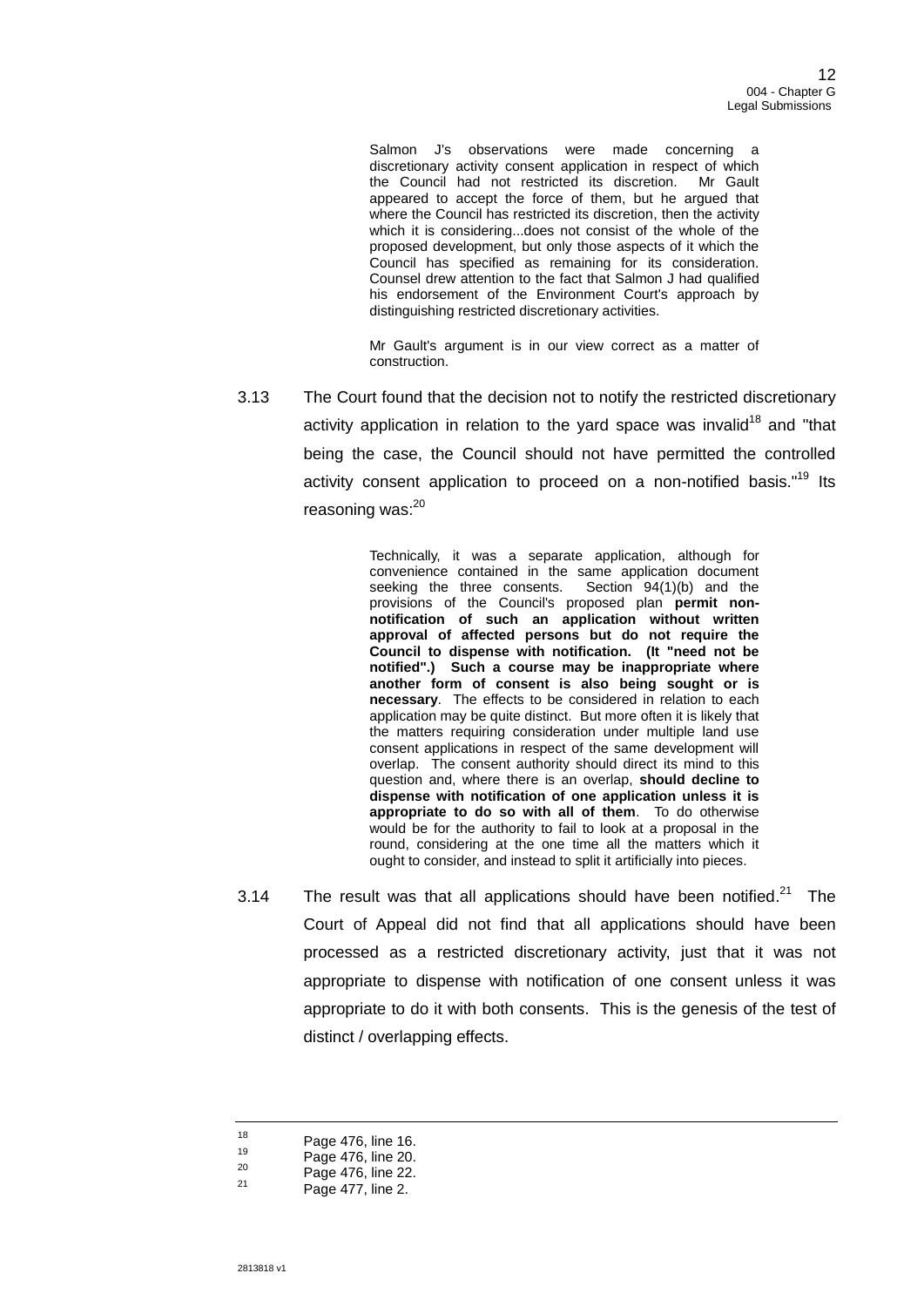3.15 In 2000 Randerson J considered an application for a substantial two storey home with associated excavation and earthworks.<sup>22</sup> Various forms of controlled and discretionary consents were required, in some cases in restricted form and in others unrestricted. The Council and the applicant both agreed that overall the application was to be considered as a discretionary activity. The question was whether the dwelling (which required restricted controlled activity consent and was subject to a nonnotification rule in the plan) could be dealt with on a non-notified basis with the Council separately considering the consents required for earthworks, excavation and works within the dripline (as a discretionary activity).<sup>23</sup> Randerson J held:<sup>24</sup>

> I have no doubt in the present case that a compartmentalised approach would not have been appropriate. Indeed, both PDL as applicant and the Council's planning officer accepted that the applications were to be dealt with as a whole and should be treated overall as an application for consent to a discretionary activity.

> ...As I later find and, as Mr Gault conceded, the Council reserved for itself power under the district plan to control the bulk and location of the dwelling on the site. It follows that there was a direct connection between the excavation and earthworks required and the bulk and location of the dwellings on the site. Plainly this was a case where the consents overlapped in the sense described in *Bayley* to such an extent that they could not realistically or properly be separated either for the purposes of s94 or for the grant of the consents themselves.

3.16 That same year Randerson J presided on *Body Corporate*, <sup>25</sup> where the building was a controlled activity under the operative plan and the carparking was discretionary. Randerson J referred to *Bayley* and King then summarised the position:<sup>26</sup>

> Where there is an overlap between the two consents such that consideration of one may affect the outcome of the other, it will generally be appropriate to treat the application as a whole requiring the entire proposal to be assessed as a **discretionary** activity.

<sup>22</sup> *King v Auckland City Council* [2000] NZRMA 145.

 $\frac{23}{24}$  [47].

 $\frac{24}{25}$  [49] - [50].

<sup>25</sup> *Body Corporate 970101 v Auckland City Council* [2000] NZRMA 202.

<sup>26</sup> [28].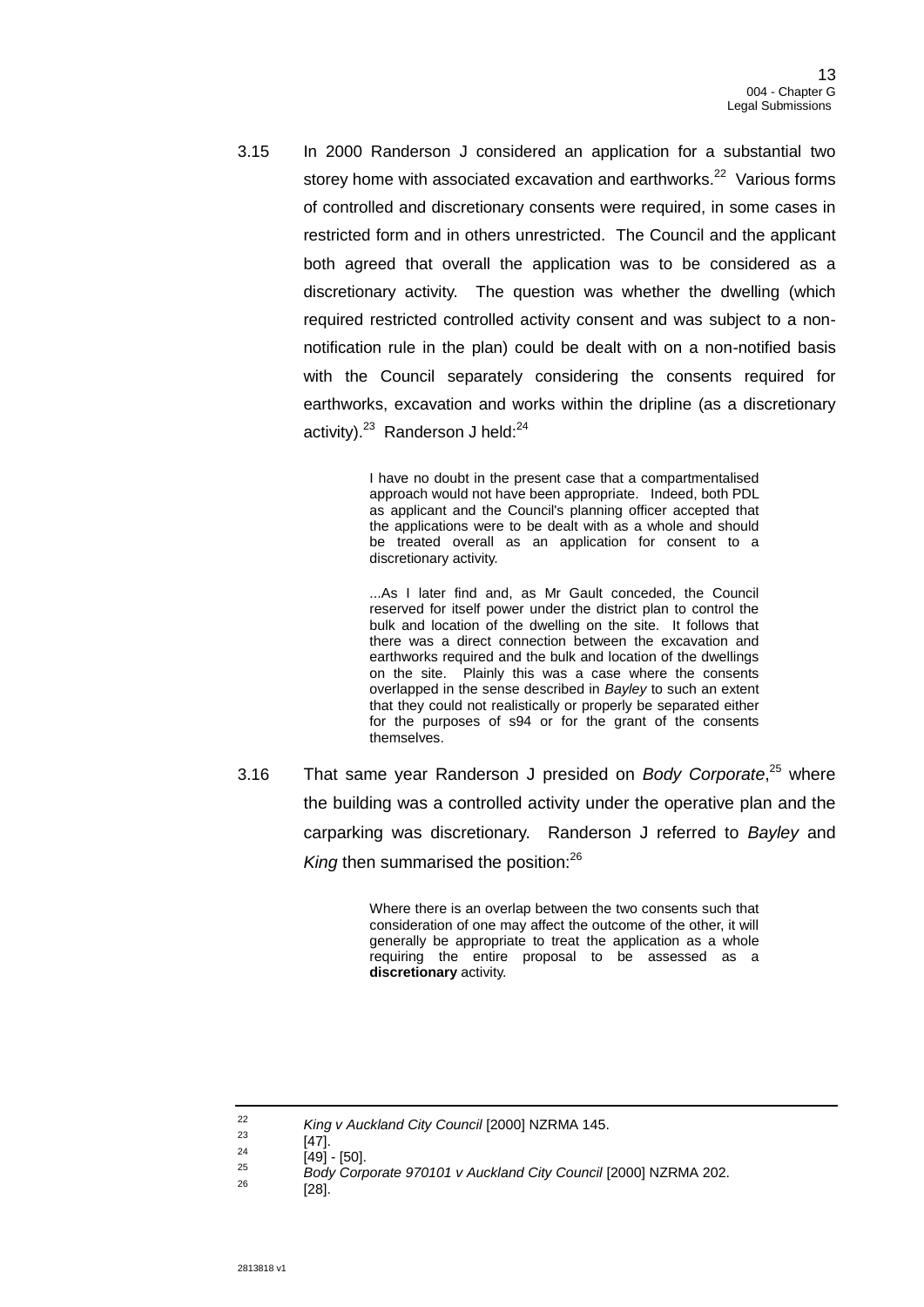- 3.17 On appeal $^{27}$  Mr Farmer repeated the argument made to Randerson J that, in accordance with *Bayley*, the whole proposal should have been assessed "for notification purposes" as a discretionary activity.<sup>28</sup> The Court of Appeal disagreed.<sup>29</sup> It held the effects of the carparking were distinct in the sense that there were no consequential or flow-on effects on the matters being considered under the controlled activity application. There was no overlap and no need for a holistic approach.
- 3.18 In my submission:
	- (a) This review clearly shows that it is only where a consent is required for a discretionary or non-complying activity that the more restrictive activity status may apply to the entire proposal.
	- (b) There is no case law that supports such an approach for controlled and restricted discretionary consents, as intended by Council. All the law does in this regard is confirm that controlled activities may need to be *notified* when their effects overlap with a restricted discretionary consent that needs to be notified.
	- (c) There is not an invariable rule that where an aspect requires consent as a non-complying or discretionary activity that the whole of the proposal is to be treated as such automatically. Where there is an overlap, consequential or flow on effects then the whole of the proposal should be treated as one. But that is not the starting point for all applications regardless of:
		- (i) Activity status; or
		- (ii) Effects
- 3.19 For the reasons set out above, and in the JPS, I submit that the version of G.1.4 attached to Ms Perwick's rebuttal evidence should be amended as shown:

Where the proposal involves several activities with different types of consent that are inextricably linked, the council will generally bundle all activities and apply the most restrictive activity status.

<sup>27</sup> *Body Corporate 970101 v Auckland City Council* [2000] NZRMA 529.

 $\frac{28}{29}$  [21].  $[22]$ .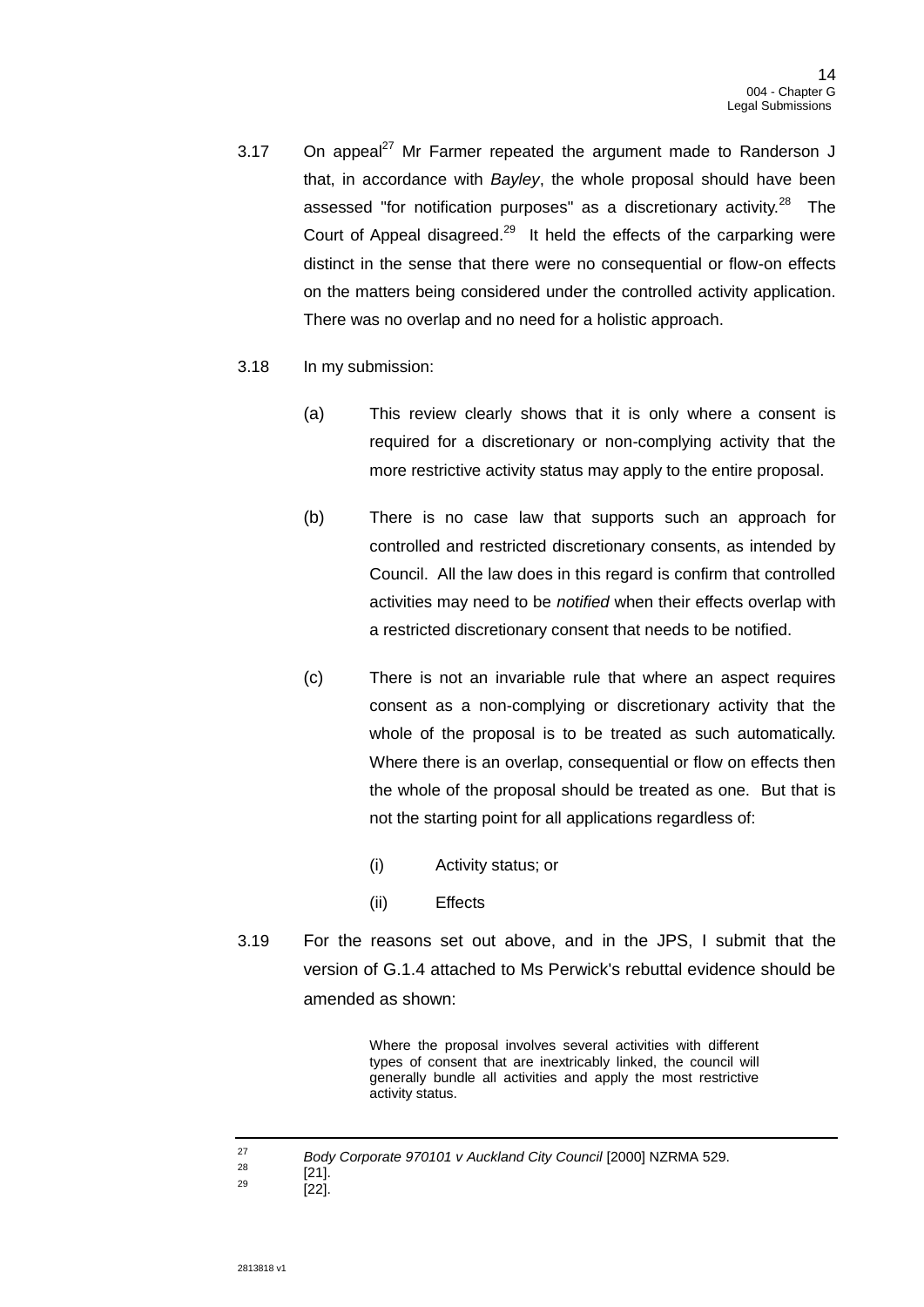Where the proposal involves discretionary or non-complying activity consent(s), the council will assess the actual or potential effects of the resource consents that are being applied for, and make a determination as to whether or not it is appropriate in the circumstances to "bundle" the consent requirements, and assess the proposal as a single application with the most restrictive activity status.

In considering whether or not it is appropriate to unbundle in response to a request from an applicant the resource consents together, the Council shall consider whether the consents relate to activities that are independent of each other inextricably linked and whether they would generate environmental effects that do not overlap, impact or have cumulative effects on each other.

Where a proposed linear network utility triggers a requirement for resource consent only in certain locations along the proposed route, or triggers resource consent with a more restrictive activity status in certain locations along the proposed route, the application should be assessed in terms of the activity status applying to that location or locations and should not result in the more restrictive activity status applying in respect of the entire route.

Where appropriate, Certificates of Compliance can also be obtained concurrently with resource consents to document that consents are not required under other parts of the Unitary Plan.

3.20 In relation to the final paragraph above, the rationale for this request is discussed in the JPS. $30$  An applicant seeking consent under the distrct plan rules should be able to obtain a certificate of compliance confirming their development requires no consents under the regional plan, and vice versa. Council's current approach would have all permitted components falling to the most restrictive activity status, regardless of which plan rules they sit under.

# **4. GLOBAL / BLANKET RESOURCE CONSENTS**

4.1 A global or blanket consent allows a consent holder to undertake particular activities throughout a district (for example in relation to works on or around trees and when dealing with contaminated soil). While individual resource consent applications sought across the region would amount to significant time, cost and duplication for little environment gain, a global or blanket resource consent application can address this in a timely and efficient manner

<sup>&</sup>lt;sup>30</sup> Joint Planning Statement of Evidence for Multiple Parties in Relation to 004 - Chapter G, dated 14 November 2014, at [5.35] - [5.36].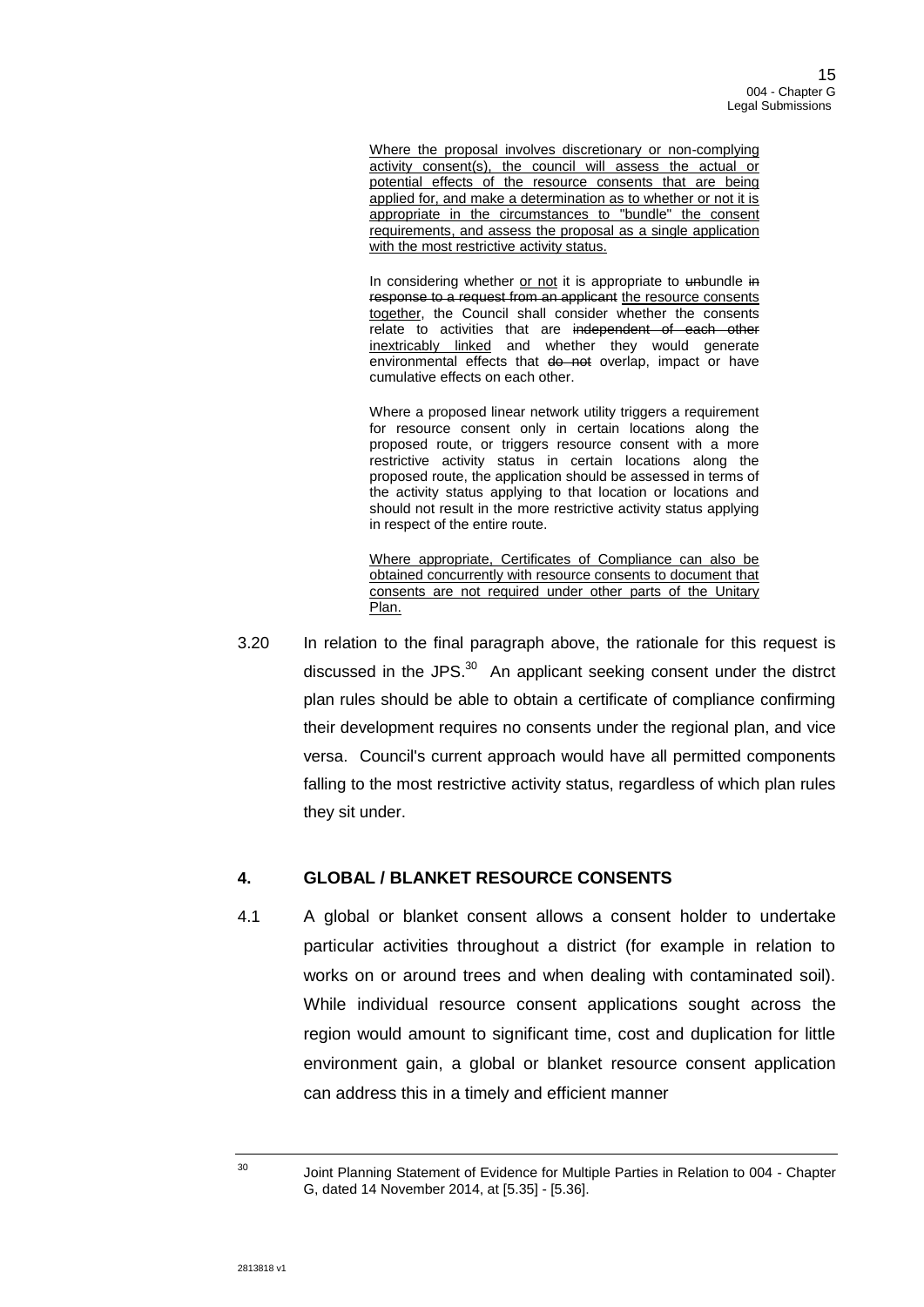- 4.2 Ms Perwick discusses this resource consenting approach in section 13 of her primary evidence. In her opinion adding a specific reference to this form of resource consent application would not add anything to Chapter G. We disagree.
- 4.3 Describing what a global consent is and when it might be used in Chapter G would add to the clarity and understanding of the resource consent process for network operators and the wider community. It would be helpful to openly acknowledge the ability for applications to be structured across the region in this manner
- 4.4 As noted in the JPS, $^{31}$  the preference is to add after the section "Application across sites with multiple zones, overlays or precincts":

### **Global or blanket resource consents**

Where similar activities can be shown to be undertaken over multiple sites throughout the region (such as the minor maintenance of networks including roading, electricity, telecommunication, water/wastewater and stormwater networks) a global or blanket resource consent application can be sought.

4.5 This specific reference would add both clarity and certainty for those operating under the Plan and a necessary level of information for the wider community.

# **5. THE INFORMATION REQUIREMENTS RELOCATED FROM 2.7.1**

5.1 As noted in the JPS, there are two outstanding matters with the information requirements relocated from 2.7.1. The edits sought (as shown against the version of Chapter G attached to Ms Perwick's rebuttal evidence) are:

> Applications for resource consents need to be accompanied by information in such detail as corresponds with the nature, scale, context and significance of the proposed activity or development and its environmental effects, and the consent status of the activities and the matters to which Council has restricted its discretion.

> This section is a guide for applicants as to the type of information that they may need to provide with their application for resource consents. It is not a check list of information that will necessarily be required. Council staff can assist applicants

<sup>&</sup>lt;sup>31</sup> Joint Planning Statement of Evidence for Multiple Parties in Relation to 004 - Chapter G, dated 14 November 2014, at [5.48].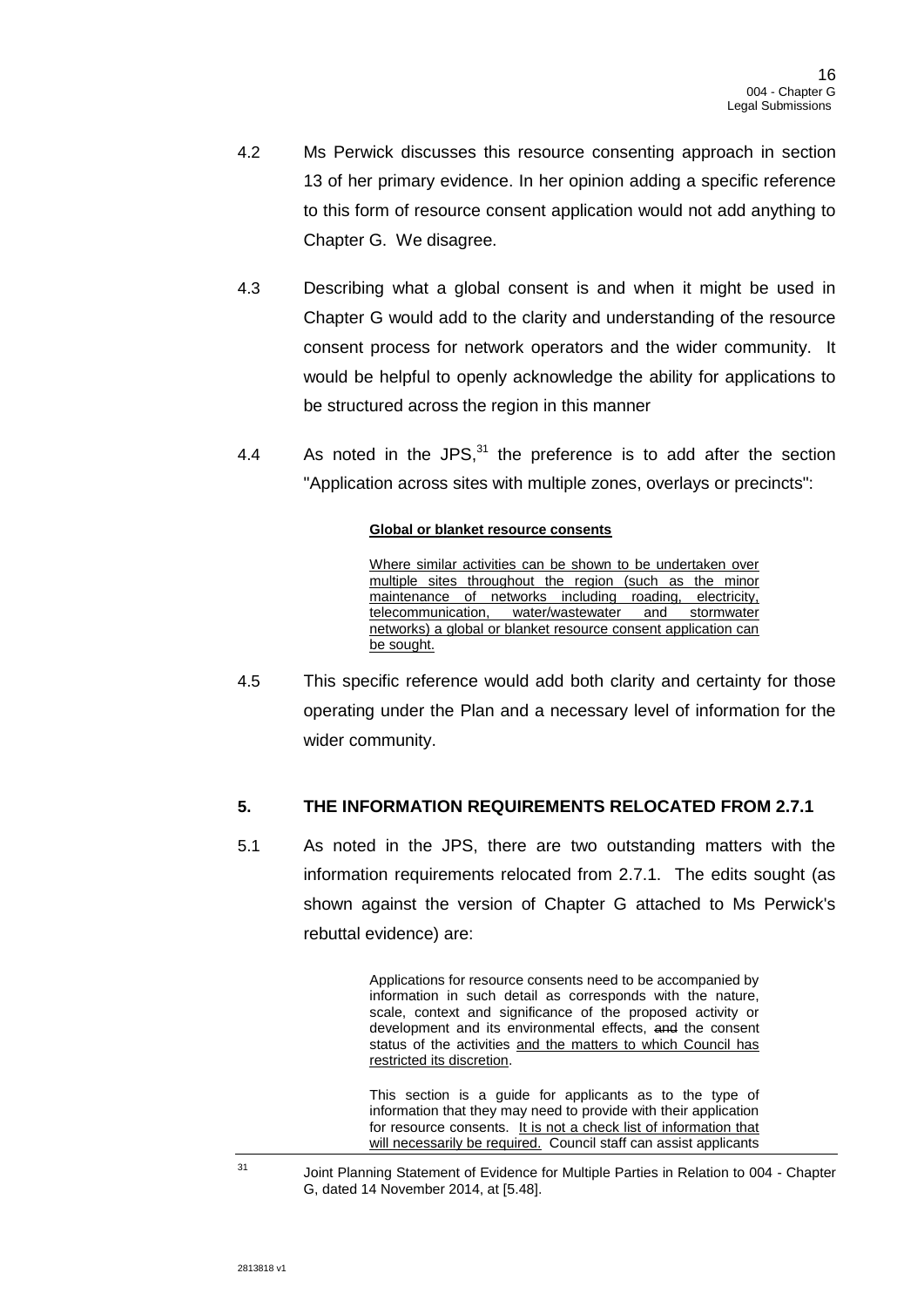in identifying what aspects of a proposal will require an assessment of the effects and the type of information and level of detail expected.

- 5.2 This request is not discussed in the rebuttal evidence.
- 5.3 I submit that, for the reasons set out in the  $JPS^{32}$  and the legal submissions of Mr Douglas Allen, these amendments should be made.

# **6. DEFAULT ACTIVITY STATUS**

6.1 Our clients sought the following amendment to G.2.2 "Activities not provided for":

> Any activity that is not specifically listed in the Unitary Plan as a permitted, controlled, restricted discretionary, discretionary non-complying or prohibited activity is a non-complying discretionary activity.

- 6.2 This has not been accepted by the Council.
- 6.3 I have reviewed the submissions of Mr Martin Williams in relation to this point, and adopt his reasoning.
- 6.4 I submit, for the reasons set out in the JPS and the legal submissions of Mr Williams, that the default activity status in Chapter G should be discretionary rather than non-complying.

# **7. RULE INFRINGEMENTS - POSITIVE EFFECTS**

- 7.1 I have reviewed the submissions of Mr Williams in relation to this point, and adopt his reasoning.
- 7.2 I submit, for the reasons set out in the JPS $^{33}$  and the legal submissions of Mr Williams, that Rule 2.3 should be amended as follows:

Control infringements for permitted, controlled and restricted discretionary activities

| All permitted, controlled and restricted discretionary   |
|----------------------------------------------------------|
| activities must comply with the controls applying to the |
| activity.                                                |

<sup>32</sup> Joint Planning Statement of Evidence for Multiple Parties in Relation to 004 - Chapter G, dated 14 November 2014, at [5.52]-[5.55].

<sup>&</sup>lt;sup>33</sup> Joint Planning Statement of Evidence for Multiple Parties in Relation to 004 - Chapter G, dated 14 November 2014, at [7.24]-[7.34].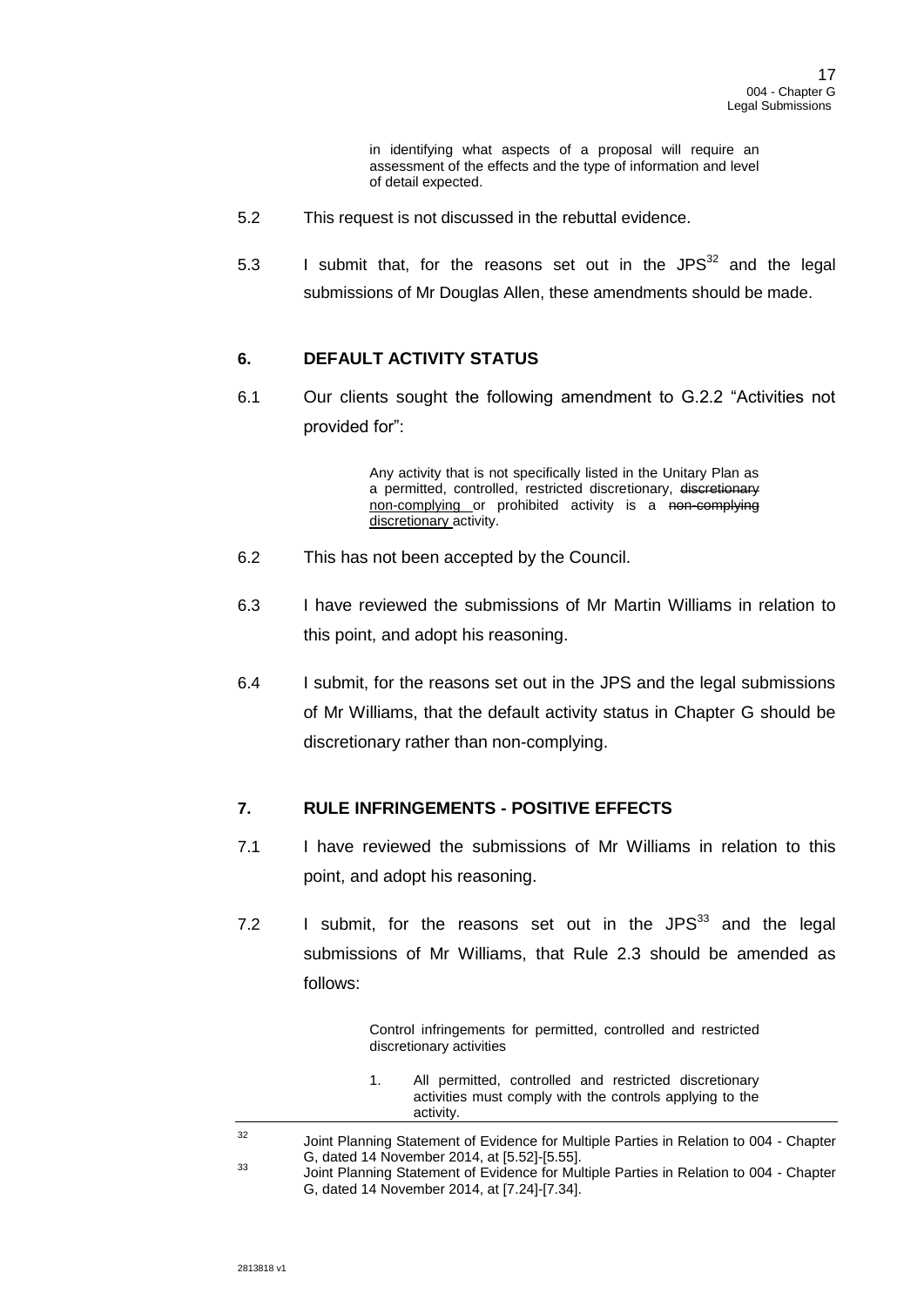- 2. A permitted, controlled or restricted discretionary activity that does not comply with one or more controls is a restricted discretionary activity unless otherwise stated in the Unitary Plan.
- 3. For control infringements that are a restricted discretionary activity, the council will restrict its discretion to the following matters, in addition to any specific matters listed in the rules:
	- a. Site, development and/or proposal **characteristics**
	- b. The purpose of the control

c. Positive effects

- 4. The Council will consider the relevant assessment criteria below when assessing a restricted discretionary control infringement, for the matters of discretion listed above, in addition to the relevant assessment criteria listed in the rules:
	- a. Whether the site, location or type of the activity has any unusual features or particular characteristics that make compliance with the control unnecessary, such as:
		- i. unusual size, shape, topography, substratum, soil type, vegetation or natural hazard susceptibility.
		- ii. adverse topography or the unusual use or particular location of buildings on neighbouring sites.

### Whether:

- **i. the effects outcome of the control infringement** still achieves is consistent with the purpose of the control;
- <u>- (or will in the circumstances result granting</u> consent to the control infringement will result in a similar or in a better outcome than a complying proposal); or
- **e**. iii The proposal makes a positive contribution to the site and/or neighbourhood, locality or environment or have positive effects for the same.

Advice note: When considering an application for resource consent, Council will consider both the positive and adverse effects on the environment of allowing the infringement.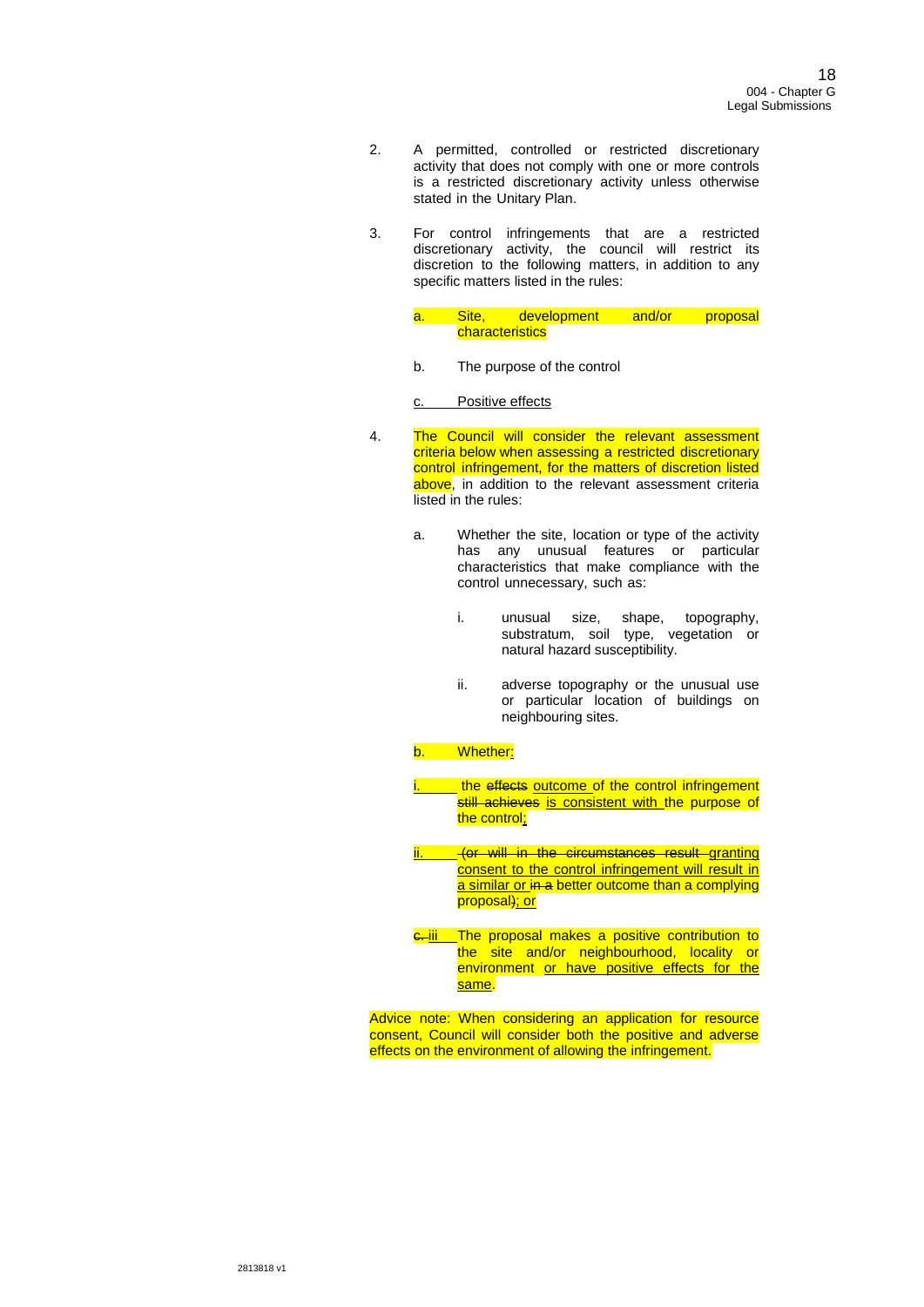19 004 - Chapter G Legal Submissions

**\_\_\_\_\_\_\_\_\_\_\_\_\_\_\_\_\_\_\_\_\_\_\_\_\_\_\_\_\_\_\_\_**

## **Bronwyn Carruthers** Counsel for Auckland International Airport Limited Auckland Racing Club Auckland Utility Operators Group and its members Board of Airline Representatives of New Zealand Incorporated<sup>34</sup> Bunnings Limited Crown Group of Companies Diocesan School for Girls King's College New Zealand Marist Brothers Trust Board New Zealand Seventh-day Adventist Schools Association PACT Group Ports of Auckland Limited Progressive Enterprises Limited Roman Catholic Bishop of the Diocese of Auckland Scentre (New Zealand) Limited St Cuthbert's College Educational Trust Board St Kentigern Trust Board Stevenson Group Limited. Unitec Institute of Technology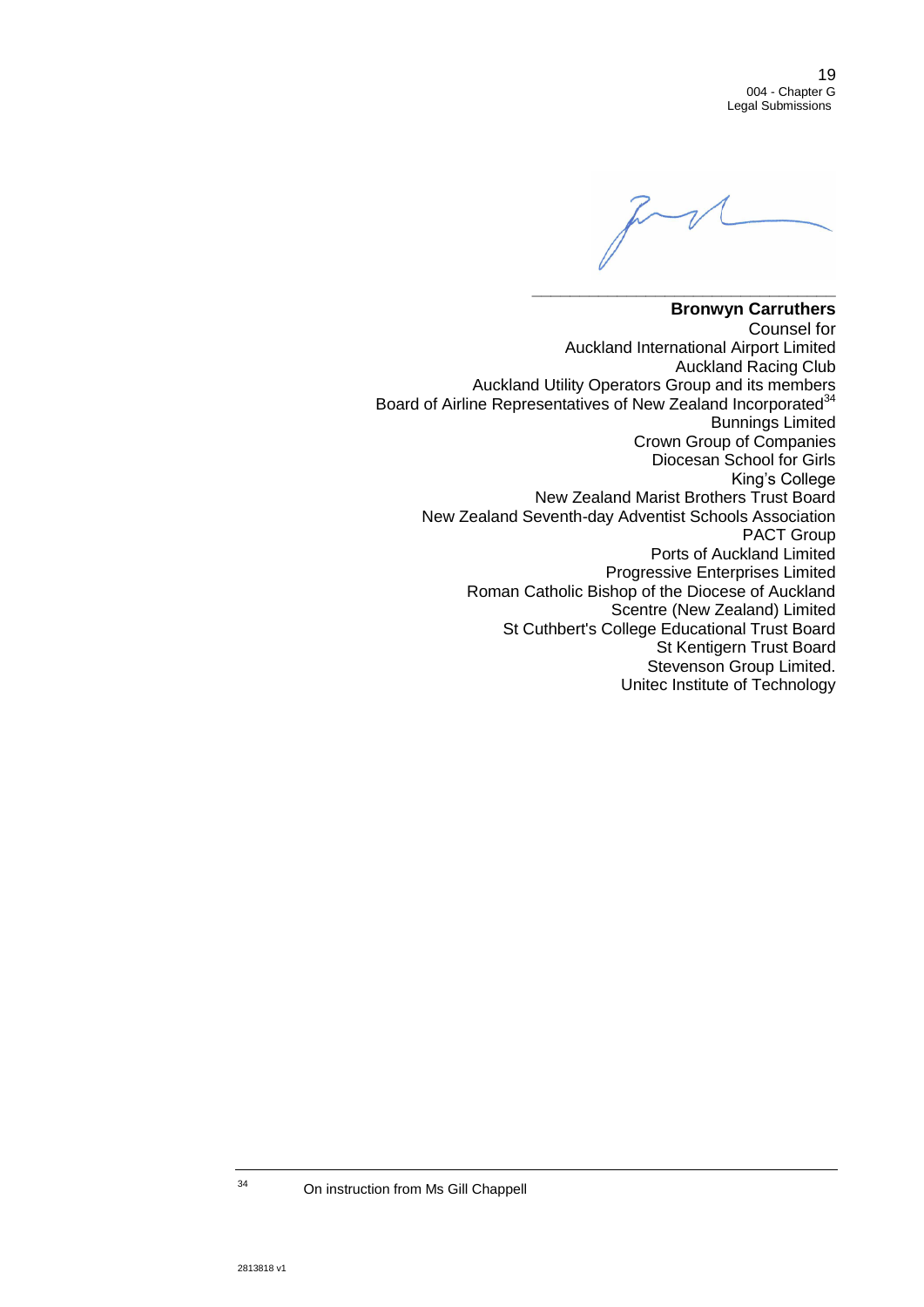## **ATTACHMENT 1 - RELIEF SOUGHT**

- (a) Guidance on consultation on page 6, either:
	- (i) Delete the following:

Applicants are encouraged where relevant to consult with the following parties prior to lodging a resource consent application... [to be determined]

- (ii) Or replace "[to be determined]" with the following:
	- 1. Mana Whenua where the proposal involves an activity that is on land identified as Sites and Places of Significance to Mana Whenua, adjacent to or likely to impact on Mana Whenua values.
	- 2. Auckland Transport where the proposal involves an activity that affects or is likely to affect the use and operation of the transport network for which Auckland Transport is a road controlling authority.
	- 3. Watercare Services Ltd where the proposal involves an activity that relies on the provision of public water and wastewater infrastructure.
	- 4. New Zealand Transport Agency where the proposal involves an activity that affects or is likely to affect the use and operation of the transport network for which the Agency is the road controlling authority.
	- 5. Transpower where the proposal involves an activity that affects or is likely to affect the operation, maintenance and development of the National Grid.
	- 6. Any network utility operator or requiring authority where the proposal involves an activity that affects or is likely to affect the operation, maintenance and development of their assets.
- (b) Bundling of resource consents on page 7:

Where the proposal involves several activities with different types of consent that are inextricably linked, the council will generally bundle all activities and apply the most restrictive activity status.

Where the proposal involves discretionary or noncomplying activity consent(s), the council will assess the actual or potential effects of the resource consents that are being applied for, and make a determination as to whether or not it is appropriate in the circumstances to "bundle" the consent requirements, and assess the proposal as a single application with the most restrictive activity status.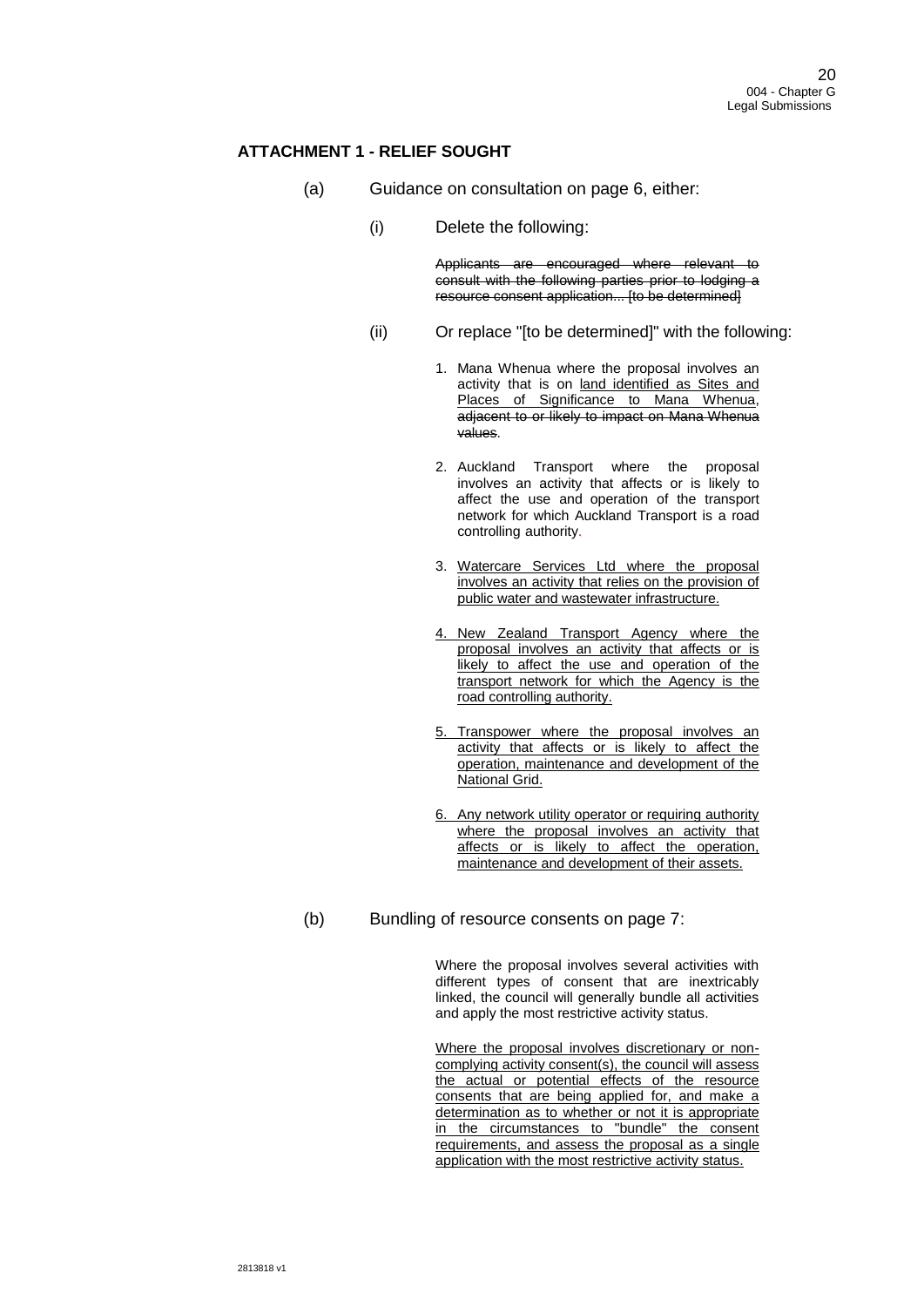In considering whether or not it is appropriate to unbundle in response to a request from an applicant the resource consents together, the Council shall consider whether the consents relate to activities that are independent of each other inextricably linked and whether they would generate environmental effects that do not overlap, impact or have cumulative effects on each other.

Where a proposed linear network utility triggers a requirement for resource consent only in certain locations along the proposed route, or triggers resource consent with a more restrictive activity status in certain locations along the proposed route, the application should be assessed in terms of the activity status applying to that location or locations and should not result in the more restrictive activity status applying in respect of the entire route.

Where appropriate, Certificates of Compliance can also be obtained concurrently with resource consents to document that consents are not required under other parts of the Unitary Plan.

(c) Insert a new heading and paragraph above the heading "Rules" on page 8:

### **Global or blanket resource consents**

Where similar activities can be shown to be undertaken over multiple sites throughout the region (such as the minor maintenance of networks including roading, electricity, telecommunication, water/wastewater and stormwater networks) a global or blanket resource consent application can be sought.

(d) Reinstate two sentences into section G1.4A on page 10:

Applications for resource consents need to be accompanied by information in such detail as corresponds with the nature, scale, context and significance of the proposed activity or development and its environmental effects, and the consent status of the activities and the matters to which Council has restricted its discretion.

This section is a guide for applicants as to the type of information that they may need to provide with their application for resource consents. It is not a check list of information that will necessarily be required. Council staff can assist applicants in identifying what aspects of a proposal will require an assessment of the effects and the type of information and level of detail expected.

(e) Amend 2.2 on page 19-20:

Any activity that is not specifically listed in the Unitary Plan as a permitted, controlled, restricted discretionary, discretionary non-complying or prohibited activity is a non-complying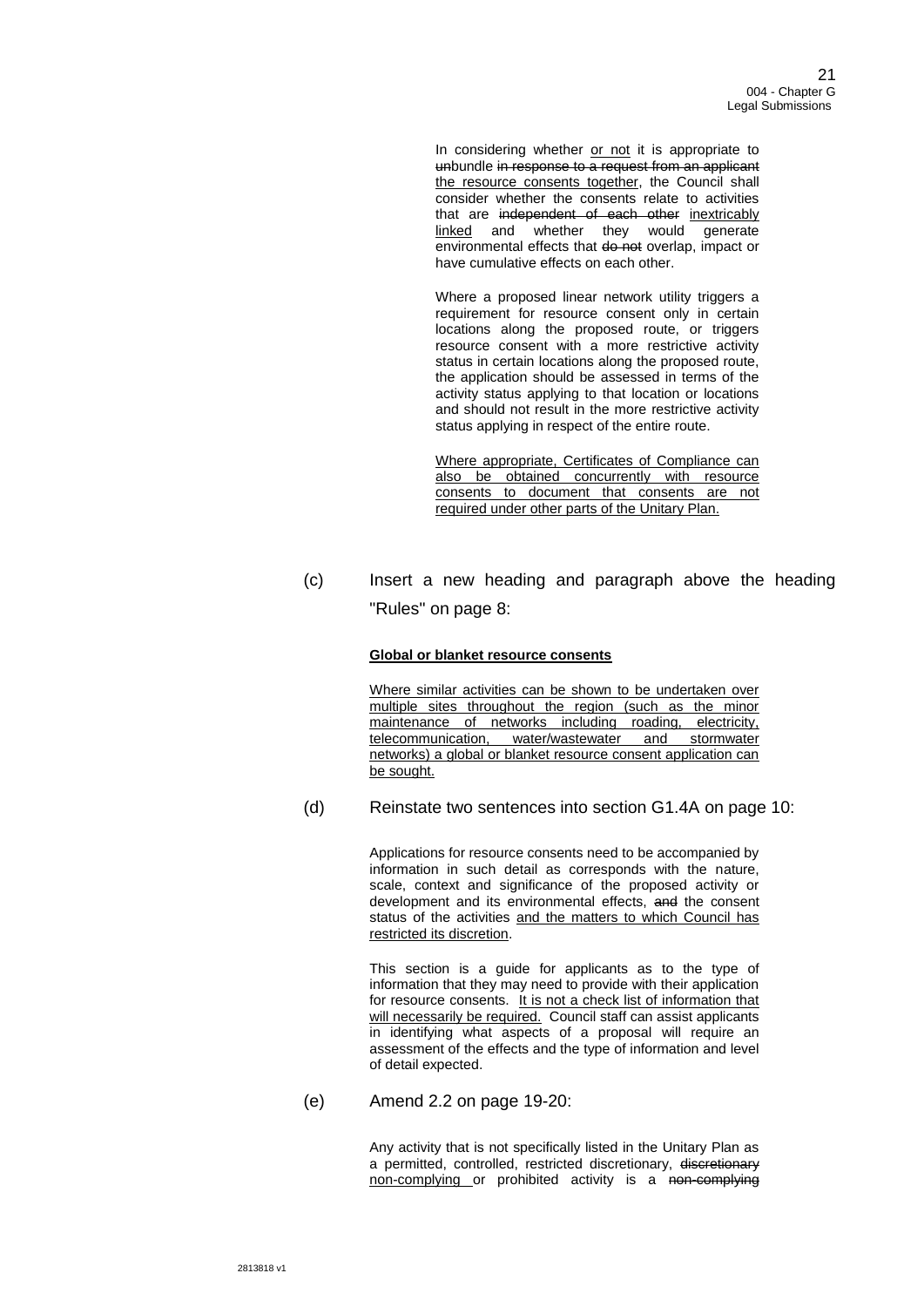discretionary activity, unless otherwise stated in the Unitary Plan

(f) Amend 2.3 on page 20:

Control infringements for permitted, controlled and restricted discretionary activities

- 1. All permitted, controlled and restricted discretionary activities must comply with the controls applying to the activity.
- 2. A permitted, controlled or restricted discretionary activity that does not comply with one or more controls is a restricted discretionary activity unless otherwise stated in the Unitary Plan.
- 3. For control infringements that are a restricted discretionary activity, the council will restrict its discretion to the following matters, in addition to any specific matters listed in the rules:
	- a. Site, development and/or proposal **characteristics**
	- b. The purpose of the control

c. Positive effects

- 4. The Council will consider the relevant assessment criteria below when assessing a restricted discretionary control infringement, for the matters of discretion listed above, in addition to the relevant assessment criteria listed in the rules:
	- a. Whether the site, location or type of the activity has any unusual features or particular characteristics that make compliance with the control unnecessary, such as:
		- i. unusual size, shape, topography, substratum, soil type, vegetation or natural hazard susceptibility.
		- ii. adverse topography or the unusual use or particular location of buildings on neighbouring sites.

### b. Whether:

- the effects outcome of the control infringement still achieves is consistent with the purpose of the control;
- ifer will in the circumstances result granting consent to the control infringement will result in a similar or in a better outcome than a complying proposal); or
- **e**. iii The proposal makes a positive contribution to the site and/or neighbourhood, locality or